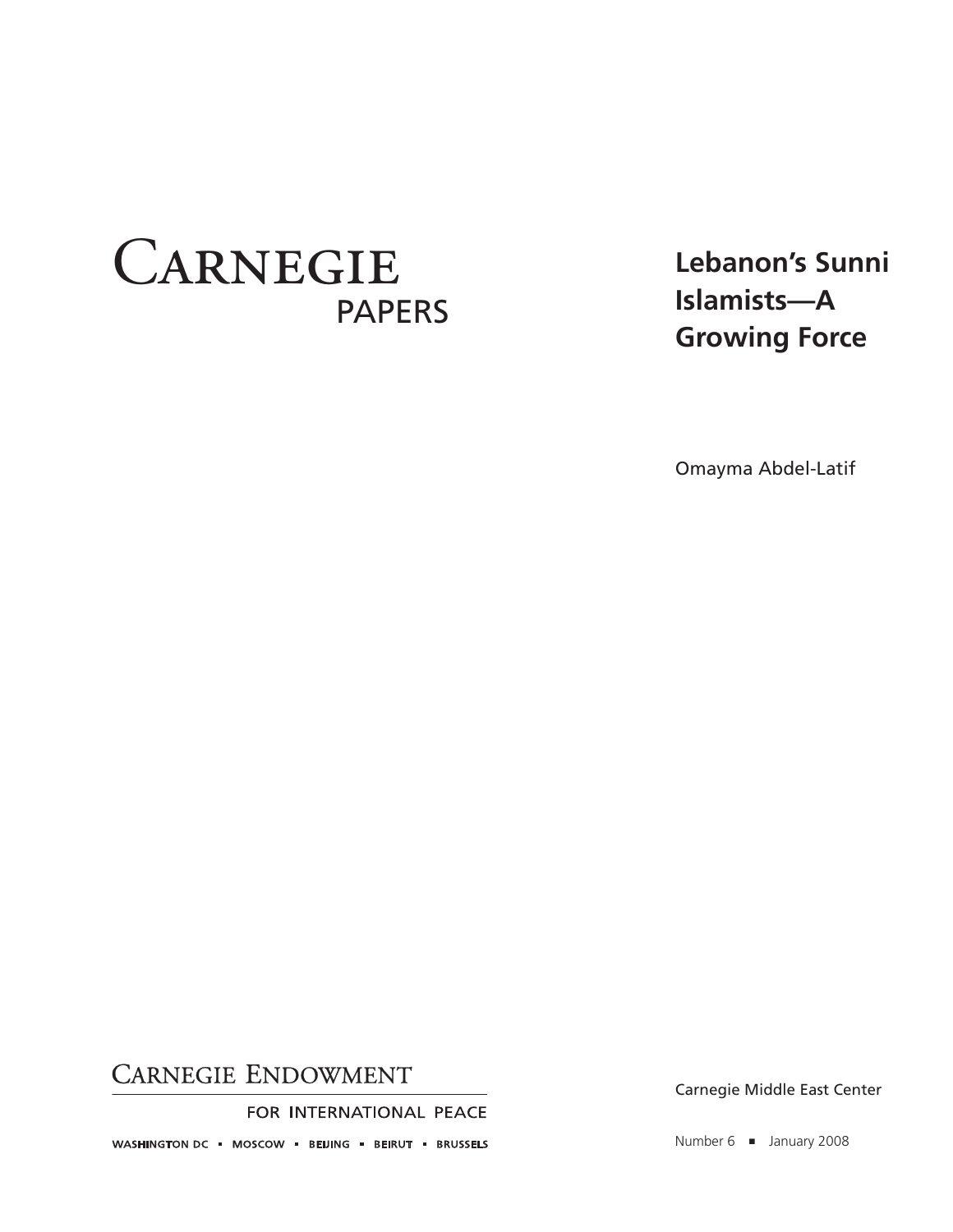© 2008 Carnegie Endowment for International Peace. All rights reserved.

No part of this publication may be reproduced or transmitted in any form or by any means without permission in writing from the Carnegie Endowment. Please direct inquiries to:

Carnegie Endowment for International Peace Publications Department 1779 Massachusetts Avenue, NW Washington, DC 20036 Phone: 202-483-7600 Fax: 202-483-1840 www.CarnegieEndowment.org

This publication can be downloaded for free at www.CarnegieEndowment.org/pubs. Limited print copies are also available. To request a copy, send an e-mail to pubs@CarnegieEndowment.org.

#### **The Carnegie Middle East Center**

**The Carnegie Middle East Center** is a public policy research center based in Beirut, Lebanon, established by the Carnegie Endowment for International Peace in 2006. The Middle East Center is concerned with the challenges facing political and economic development and reform in the Arab Middle East and aims to better inform the process of political change in the region and deepen understanding of the complex issues that affect it. The Center brings together senior researchers from the region, as well as collaborating with Carnegie scholars in Washington, Moscow, and Beijing and a wide variety of research centers in the Middle East and Europe, to work on in-depth, policy-relevant, empirical research relating to critical matters facing the countries and peoples of the region. This distinctive approach provides policy makers, practitioners, and activists in all countries with analysis and recommendations that are deeply informed by knowledge and views from the region, enhancing the prospects for effectively addressing key challenges.

#### **About the Author**

**Omayma Abdel-Latif** is projects coordinator at the Carnegie Middle East Center. Prior to joining Carnegie, she was assistant editor-in-chief at *Al-Ahram Weekly*, the Middle East's leading English weekly. She has done extensive work on Islamist movements, with special emphasis on the Muslim Brotherhood of Egypt. She has also covered a wide range of issues including Islamic–Western relations, political reform in Egypt, and political transition in Syria, Lebanon, and Iraq.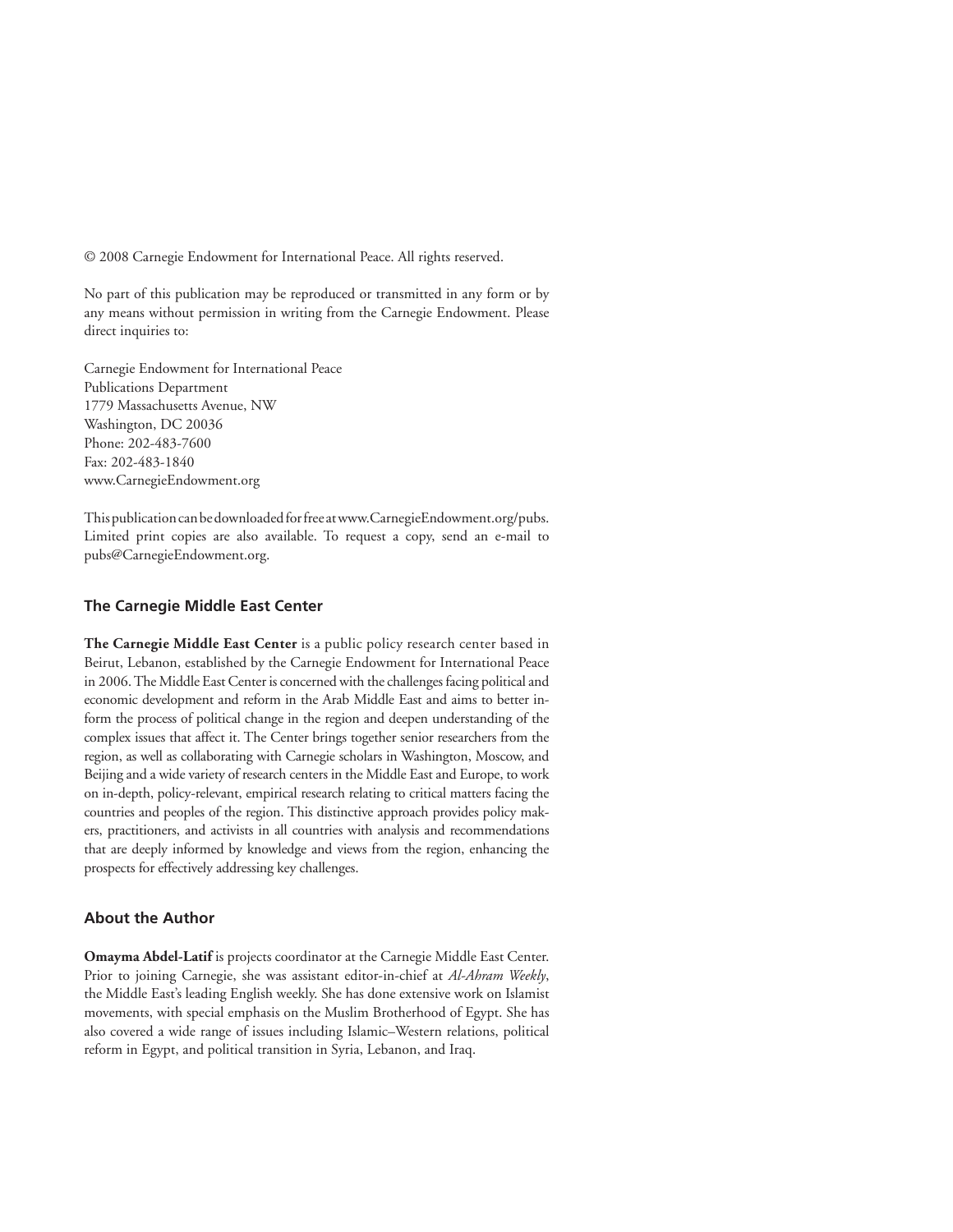# **Contents**

| <b>Introduction: The Context of Islamization</b>            | 1  |
|-------------------------------------------------------------|----|
| <b>Mapping Lebanon's Sunni Islamists</b>                    | 5  |
| Traditional Islamist Movements                              | 7  |
| Al-Jamaa al-Islamiyya                                       | 7  |
| Jamiyyat al-Masharii al-Khayriyya al-Islamiyya              | 9  |
| Jabhat al-Amal al-Islami (the Islamic Action Front, or IAF) | 9  |
| Hizb al-Tahrir                                              | 10 |
| The Salafist Movements                                      | 11 |
| The Salafist Mainstream                                     | 11 |
| Reformist Salafists                                         | 13 |
| Al-Mustaqbal and Salafists: Marriage of Convenience         | 15 |
| Al-Qaeda-Inspired Salafists                                 | 16 |
| Al-Qaeda in Lebanon                                         | 19 |
| <b>Conclusion: Ongoing Risk of Radicalization</b>           |    |
| and Sectarian Tension                                       | 21 |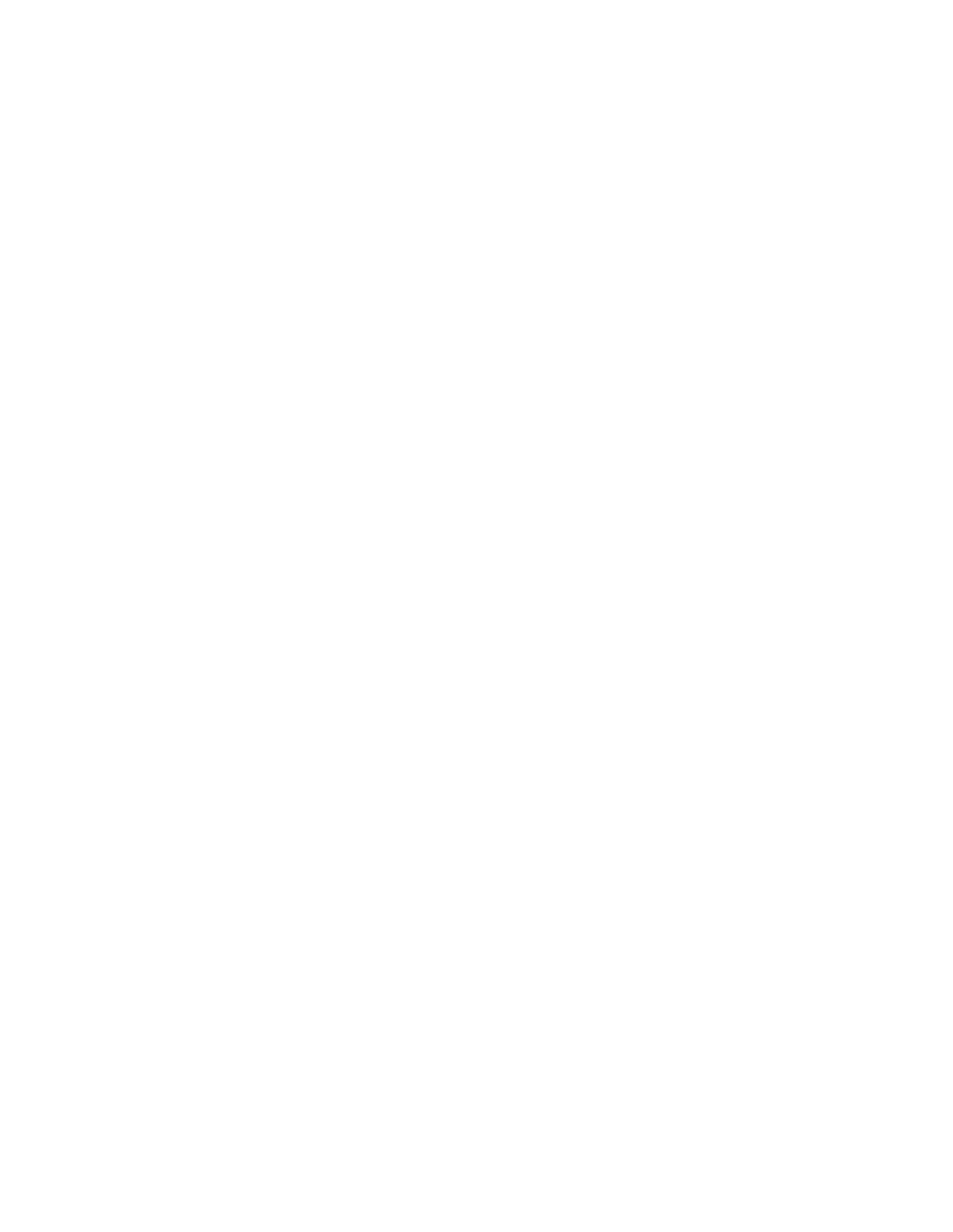#### **Introduction: The Context of Islamization**

Sunni Islamist movements are gradually emerging as a significant part of Lebanon's power scene. The Lebanese army's three-month military campaign against one such movement, *Fateh al-Islam*, in the *Nahr al-Bared* Palestinian refugee camp in North Lebanon, which ended in early September, triggered a fierce debate about these groups and their political and social agendas. Until recently, Islamist arguments did not resonate with the majority of Lebanon's Sunni Muslims. However, turbulent events and an incoming tide of public opinion following the wars in Afghanistan and Iraq, the assassination of former prime minister Rafiq al-Hariri in February 2005, a rising tide of sectarianism across the region, and the Israeli war against Hizbollah and Lebanon in July 2006 have all given Islamists a framework for advancing their agenda among Lebanon's Sunna. They are no longer an irrelevant political force.

By Sunni Islamist forces we mean here those sociopolitical movements that embrace Islam as the only framework for social and political change and mobilization. This includes mainstream political movements, such as *al-Jamaa al-Islamiyya* (the Islamic Group), *Jamiyyat al-Masharii al-Khayriyya al-Islamiyya* (Organization of Islamic Charitable Projects, also know as *al-Ahbash*), *Jabhat al-Amal al-Islami* (the Islamic Action Front), and *Hizb al-Tahrir* (the Party of Liberation). It also refers to the Salafist movement, which is a loose grouping of religious, social, educational, and charity organizations that focus on the Islamization of society and operate only tangentially in politics; but it also includes a fringe element of radical militant and al-Qaeda-inspired groups such as *Fateh al-Islam*, *Usbat al-Ansar*, and *Jund al-Sham*. In between is a burgeoning reformist Salafist current such as that associated with the Lebanese Islamic Forum for Dialogue and Daawa. The expanding social base of the Salafists is transforming them into a significant political force, even if most of them stay aloof from politics per se. The word "Salafist" is derived from the expression *al-Salaf al-Salih* (the Pious Predecessors), a term coined to refer to Prophet Muhammad's companions and early followers. Salafists adhere to a literal interpretation of the holy text and seek to revive a streak of Islam that was practiced during the Prophet's time.

The emergence of Sunni Islamists as significant political actors in Lebanon is closely linked to Hariri's death, which deepened a sense of sectarian persecution and solidarity among the Sunna of the country. Politically, Hariri's rise to power in Lebanon came at the expense of traditional Sunni politicians. Hariri originated from a modest non-political family but had become a billionaire businessman in Saudi Arabia and returned to Lebanon to become Prime Minister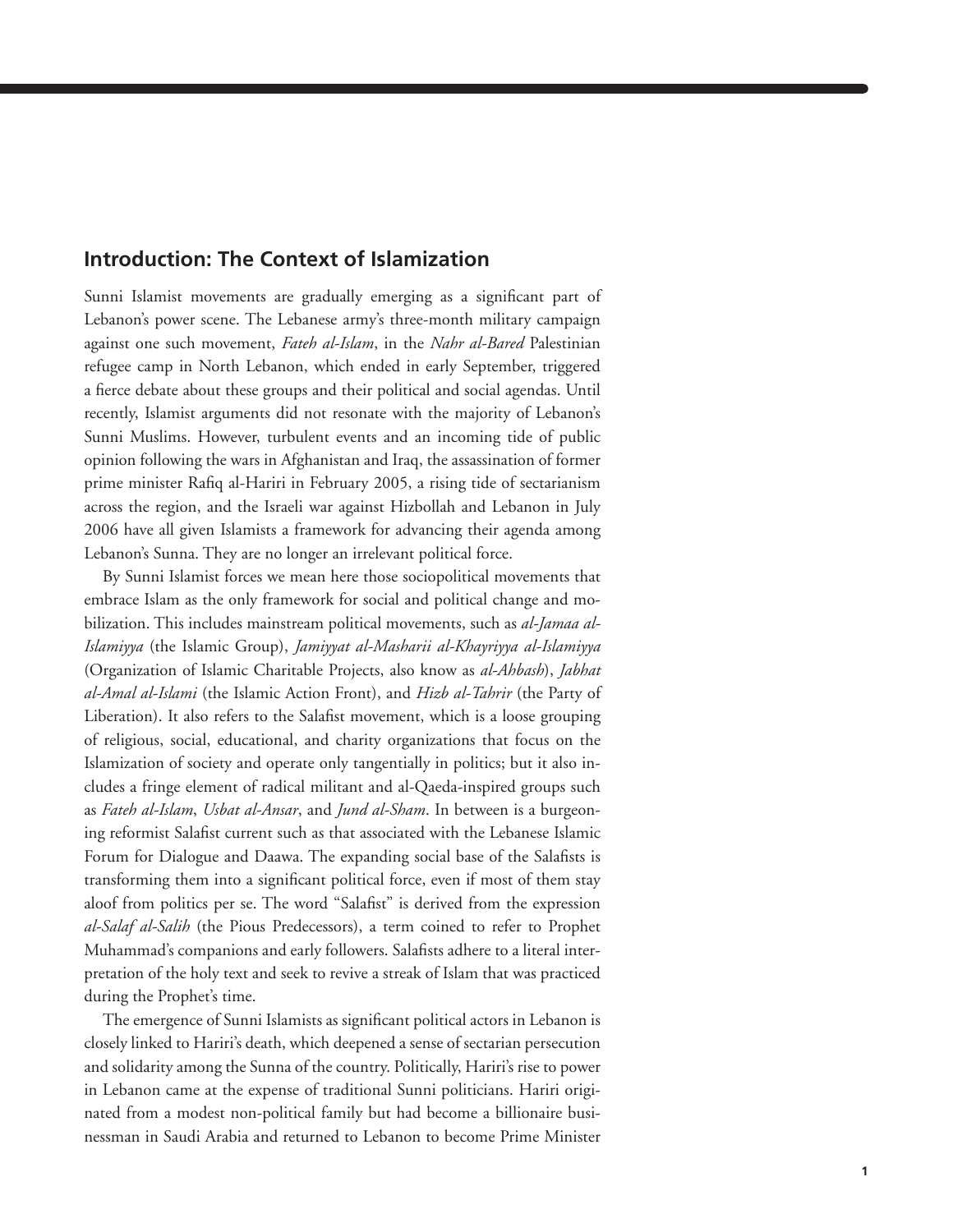in 1992; he had close relations with Syria for many years, but the relationship soured in the late 1990s. During the 1990s he had built himself up as the predominant Sunni politician in the country. In so doing, he worked systematically to exclude, co-opt, or neutralize other Sunni politicians. He came to be identified as the leader of the Sunna par excellence. When he was killed, Sunna were left with a huge leadership vacuum and "a sense of being orphaned," as one veteran Islamist figure put it. Also, the death of Hariri "Lebanonized" the Sunna. In a complete break with their history, Lebanon's Sunna began to act not only as a sect among other sects, but also as a minority whose existence was threatened, whose leaders were targeted, and whose sense of victimization was deep. It is within this context that the majority of Sunna became supporters of *Tayyar al-Mustaqbal* (the Future Movement), a movement founded by Hariri that has become the predominant political force in the Sunni community under his son and successor, Saad. Most recently, the year-long protest movement spearheaded by Hizbollah and other opposition groups against the Hariri-backed government of Fouad Siniora was understood by the majority of Sunna in sectarian terms, as a "Shi'i"-led act of hostility against a "Sunni" led government, rather than opposition to what those groups perceive as the government's failing policies and its poor performance during and after the summer 2006 war with Israel.

Shii-Sunni tensions reached an unprecedented peak in January 2007, when supporters of Hizbollah and the Amal Movement (another prominent Shi'i movement led by Parliament Speaker Nabih Berri) clashed with *Mustaqbal* supporters in violent scenes that reminded the Lebanese of the civil war days. Among those arrested during the clashes were members of a small Sunni Salafist group, *al-Daawa wal-Tableegh* (roughly, Proselytize and Inform). Some of the group's members had been implicated in a plot to assassinate Hizbollah Secretary-General Hassan Nasrallah in March of 2006. Anti-Shi'i rhetoric came to permeate the everyday discourse of ordinary Sunna, and both the Sunni religious establishment represented by Mufti Rachid Qabbani and the political leadership of *Mustaqbal* played an important role in fanning the flames of sectarian tension on the Sunni side. The result is a "Sunni street," which is not only more sectarian and radicalized in general, but also has been left vulnerable to more extremist religious leaders who have a stronger message of sectarian hatred and rejection of the other. The religious establishment has not only turned a blind eye to the politicization of sectarian identities, at times, it has been party to it: the scene of Mufti Qabbani leading prayers in the government Serail, seat of the Siniora government, following the opposition sit-in, sent a clear message to the Lebanese that he was defending a "Sunni" position, thus serving further to define the conflict in sectarian terms.

Some Salafist forces, in alliance with *Mustaqbal*, also played a significant role in inciting sections of the Sunni street against the Shi'a and Hizbollah*,* under the banner of "defending *Ahl al-Sunna*." Anti-Shi'a leaflets filled with vitriolic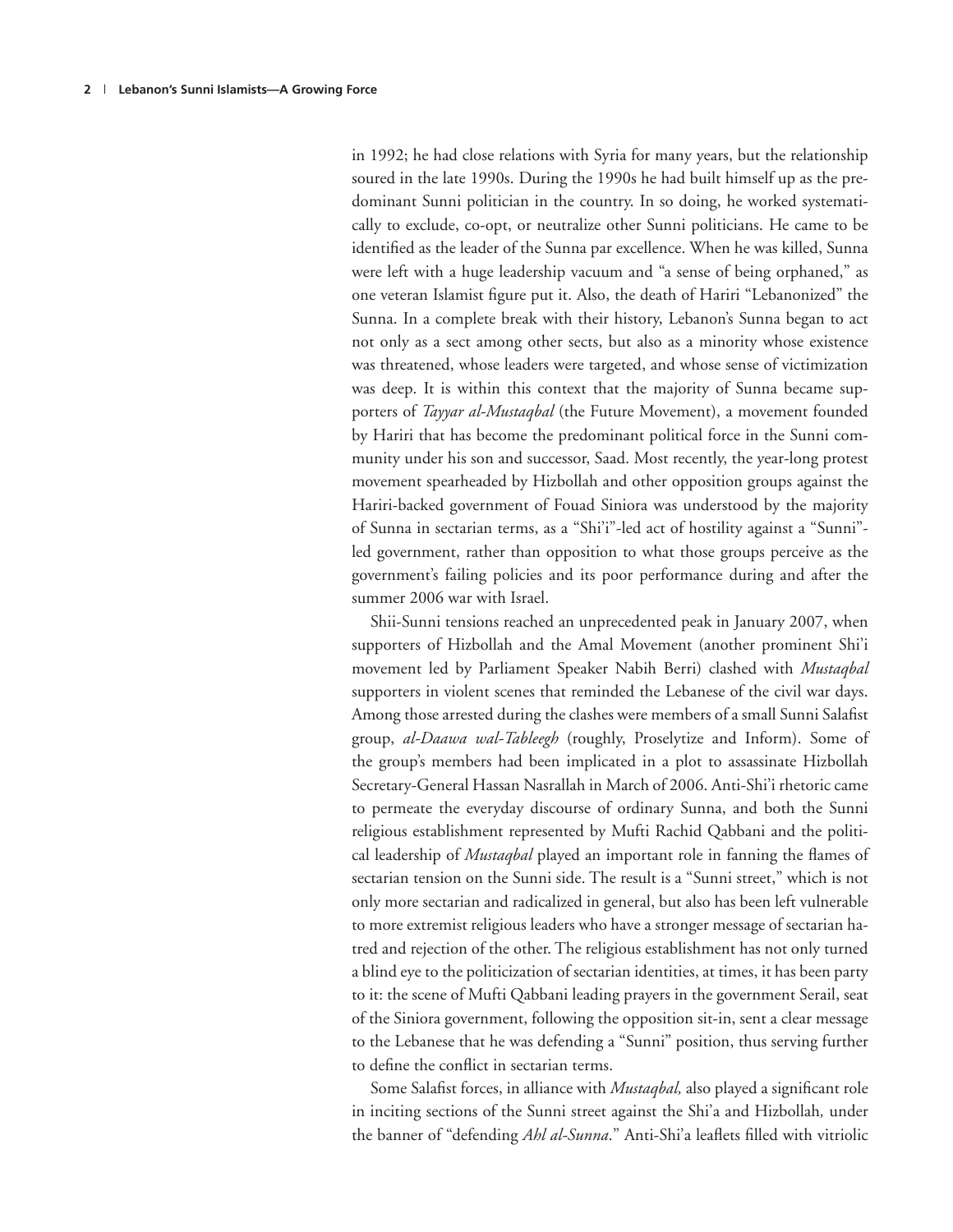language were found in Beirut and the Beqaa. Prominent religious scholars like Muhammad Ali al-Juzo, the Mufti of the governorate of Mount Lebanon, were given a platform to incite and mobilize their followers in dangerously strong sectarian language. It is within this context that radical Islamists—particularly from Salafist ranks—began to come into their own.

Although *Mustaqbal* presents itself as a modern movement embracing a moderate view of Islam and defends the concept of the state, it has had few qualms in undermining those mainstream Islamist forces that don't tow its line, such as the Islamic Action Front, while making alliances with forces that hold an ambivalent vision of the state and embrace a radical—and at times extremist and intolerant—view of Islam. The lack of a clear political or ideological vision on the part of *Mustaqbal*'s leadership often forces it to resort to sectarian discourse in order to mobilize its social base. In this context, Islamists—particularly the radical elements among them—are regarded as useful tools in securing popular support.

The political crisis sparked by the resignation of all five Shi'a ministers from the government last November and followed by a year-long sit-in, clearly exposed the splits among Lebanon's Sunni Islamists and confirmed that they were not monolithic. While some of the Islamist forces allied with *Mustaqbal* played a significant role in exacerbating the sectarian tensions, other Sunni Islamists joined ranks with Hizbollah, the Free Patriotic Movement (a group composed mostly of Christians and led by former army general Michel Aoun) and other opposition parties against the Siniora government. The split exposed the political—as opposed to the sectarian—nature of the conflict; it also showed that Sunni Islamists were not only divided over their relationship with the main "secular" force in the Sunni street, i.e., Hariri's *Mustaqbal,* but most importantly that they were divided over what type of relationship to have with the Muslim "other," the Shi'a, and what relationship to have with their fellow Islamists, Hizbollah.

The relationship between Sunni Islamist movements and *Mustaqbal* is complex and ambiguous, to say the least. Islamists' votes in north Lebanon helped the Hariri bloc achieve a landslide victory there, winning all twenty-eight seats of the north in the 2005 elections. A pragmatic relationship emerged during the period that followed. While some Islamist forces sought an alliance with *Mustaqbal* in search of financial support, political influence, and protection, as is the case with some Salafist figures, others did it out of a sense of sectarian solidarity (e.g., the case of *al-Jamaa al-Islamiyya*). A third force, *Hizb al-Tahrir*, kept the relationship ambiguous, coming out neither in support nor in opposition to *Mustaqbal*. Yet other Islamists, such as the Islamic Action Front, chose to remain in the opposition camp. In the meantime, the *Mustaqbal* movement benefited from the mobilizational abilities and social capital of the Islamists, particularly in the north, but publicly kept them at arm's length, in order not to alienate their non-Sunni allies in Lebanon and their American and other Western backers.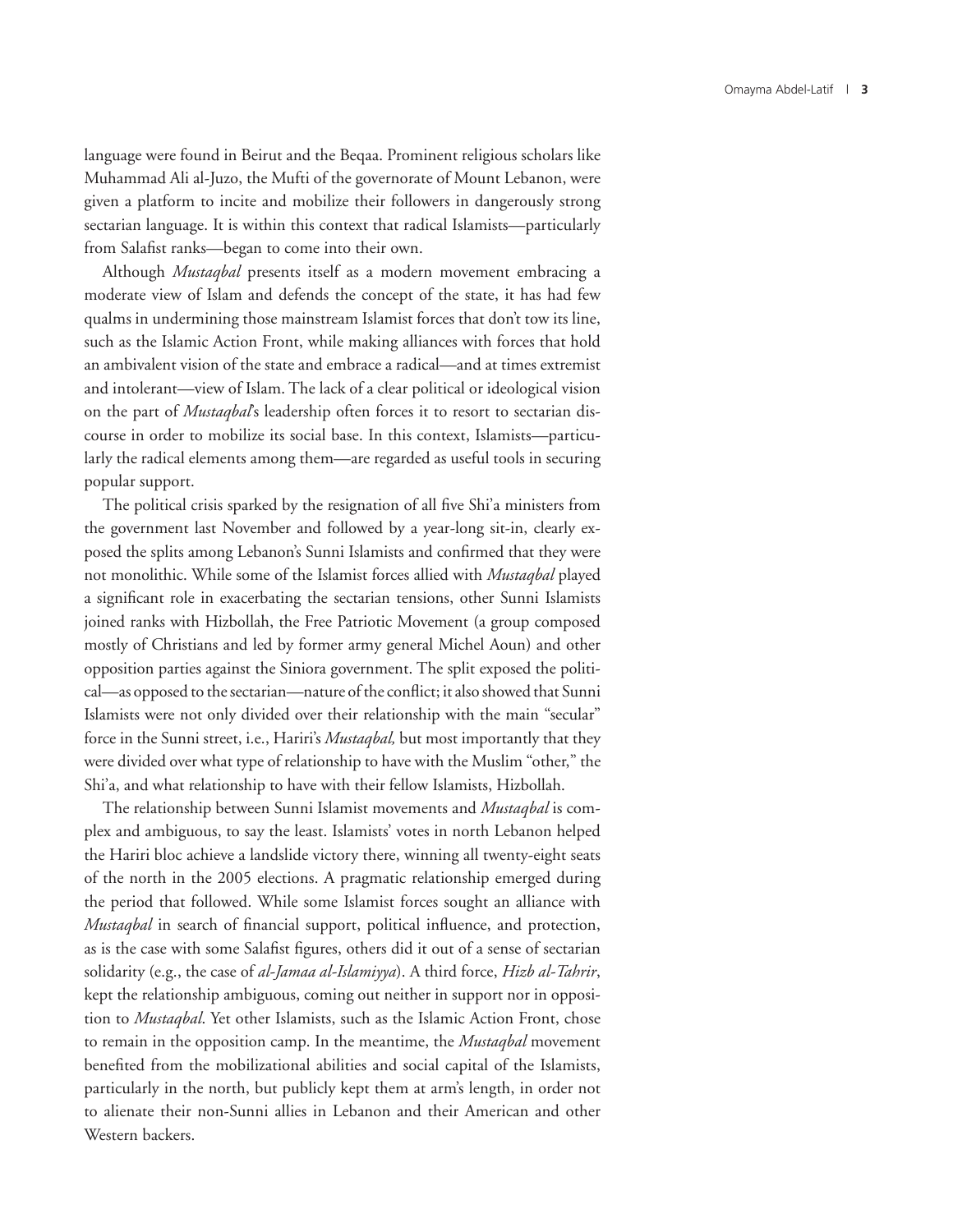Through his advisers and MPs in the north, Hariri worked on co-opting the Islamists. The majority of Salafists were among the co-opted forces as was *al-Jamaa al-Islamiyya.* The government tried to co-opt *Hizb al-Tahrir* by licensing the previously outlawed party; this moderated the party's stand but did not lead to its full co-option. The attempts at co-option alienated some mainstream Sunni Islamist forces like the Islamic Action Front as well as some Salafists, particularly those who embrace a more moderate and reformist stance toward the Shi'a and some other doctrinal issues.

There is growing evidence, however, to suggest that the alliances that *Mustaqbal* struck with some of these Islamist groups are being put to the test. Some criticize *Mustaqbal's* pro-Western alliance and its deviation from the cause of resistance. Others fault *Mustaqbal* for failing to adequately defend the Sunni community. A number of Salafists and mainstream Islamists are questioning the alliance in light of the large-scale confrontation between the Lebanese army and the Salafist *Fateh al-Islam* group in *Nahr al-Bared*. That episode revived the Salafists' worst fears of being targeted by the security establishment—as was always the case during the thirty years of Syrian rule in Lebanon—or of being sacrificed on the altar of politics. The visit made by a delegation of the heads of Salafist associations (*al-Hay'aat al-Salafiyya*) of the north, which represent many of the loosely affiliated Salafist religious, social, educational, and charitable organizations in Lebanon, to the Internal Security Forces (ISF) chief Ashraf Rifi on September 14, 2007, just a few days after the battles ended, reflected how deeply concerned they were over the fallout from the *Nahr al-Bared* confrontation. According to one source who attended the meeting, the two parties exchanged assurances that the Salafists were not targeted by the ISF. The delegation vowed to remain committed to safeguarding and defending national security, because "it was an important requirement to spread *al-daawa* (the Call), the Salafists' foremost priority," according to the Lebanese *as-Safir* newspaper.

One of the main points of contention upsetting the Hariri–Islamist alliance is the position vis-à-vis the issue of resistance. During the July 2006 war, Islamists affiliated with *al-Jamaa al-Islamiyya* returned to a cause they had long neglected: resistance against Israel. Some JI members fought alongside Hizbollah in the southern towns along the border with Israel. Today, the question of what role they can play as a resistance force has become one of the most pressing issues for them. The most radical among them say their "conflict" with Hizbollah is not sectarian but exists only because Hizbollah "monopolizes the resistance against Israel and does not allow other forces to operate."

Sunni Islamists' preoccupation with the issue of resistance can be understood within the context of seeking to acquire legitimacy in the Sunni street, which has always regarded itself as the defender of the nation's Arab identity and a champion of resistance against Israel. It is also a useful tool in the turf battles some Islamists have waged against *Mustaqbal*, which some forces accuse of "serving the Western project."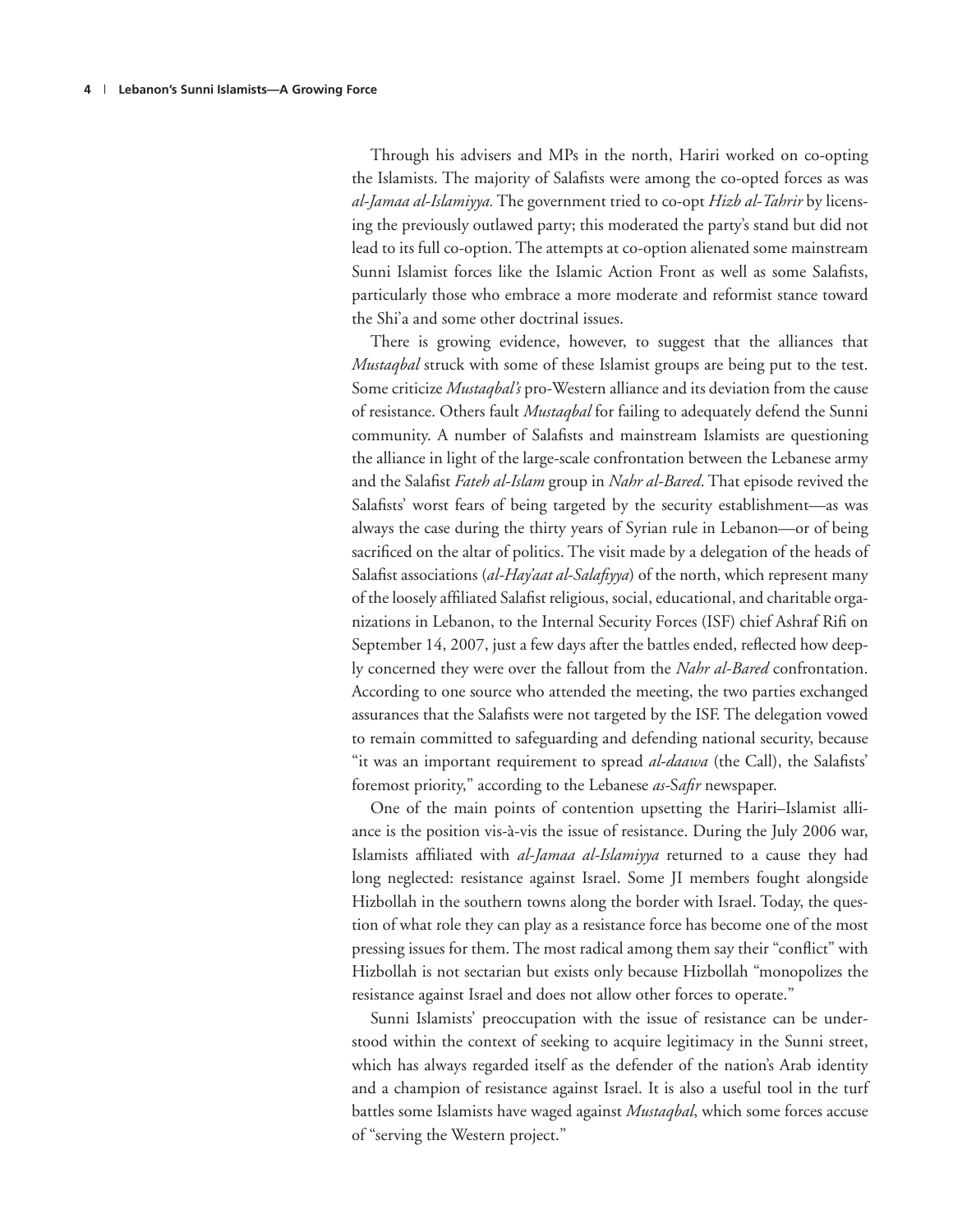The Sunni Islamist question in Lebanon has become the focus of a vigorous debate among Islamists themselves in the country, particularly in the wake of two key developments: first, the confrontation with *Fateh al-Islam*, which the head of Lebanon's armed forces described as being affiliated with al-Qaeda; second, press reports that repeatedly spoke of "a growing presence of al-Qaeda on Lebanese soil." This raised fears that religious extremists now see Lebanon, like other failing states, as attractive terrain in which to establish a foothold. Initial police investigations of the attacks against the new United Nations Interim Force in Lebanon (UNIFIL II) in the summer of 2007 as well as the bombing of a bus in Ain 'Alaq, a predominantly Christian area, in February of the same year, suggested that both have been the work of al-Qaeda-inspired Salafist groups or individuals. Police reports said that *Fateh al-Islam* was implicated in the Ain 'Alaq bombing, while a video message from al-Qaeda's second-in-command, Ayman al-Zawahiri, hailed the attack against UNIFIL without taking any responsibility for it. The growing sectarian tension across the region following the U.S. occupation of Iraq has also shifted attention to the role played by Islamist forces in countries with a Shi'i–Sunni divide such as Lebanon in exacerbating tensions.

Lebanon's internal dynamics have always been part and parcel of its external and regional alliances and relations; the same applies to its Islamists. The Western wars in Afghanistan and Iraq have been crucial factors in shaping the debate among Islamists inside the country and in providing them with ammunition to advance their agenda insofar as it appears to confirm their worst fears of a Western campaign against Islam and Muslims.

Although it is difficult to assess the real weight Sunni Islamists have on the Lebanese political scene, there are crucial questions that this paper seeks to address: Who are the most influential Islamist groups in Lebanon today? What are their areas and tools of influence? To what extent do the different Islamist groups embrace different political and social agendas? What are their sources of funding and who are their constituencies? What criteria govern their political alliances and what is their stand vis-à-vis the current political conflict in the country? And, most importantly, what is their view regarding the sectarian tension and what kind of relationship do they have with the predominant force among Lebanon's Shi'a: Hizbollah? Addressing those questions will help in understanding the political transformations that are taking place among Lebanon's Sunna.

#### **Mapping Lebanon's Sunni Islamists**

Lebanon's Sunni Islamists are neither monolithic nor unchanging. They run the gamut from fairly moderate organizations like *al-Jamaa al-Islamiyya* all the way to the radical Salafism of al-Qaeda-inspired groups such as the Dinniyeh Group, which clashed with the Lebanese army in 1999. Some movements such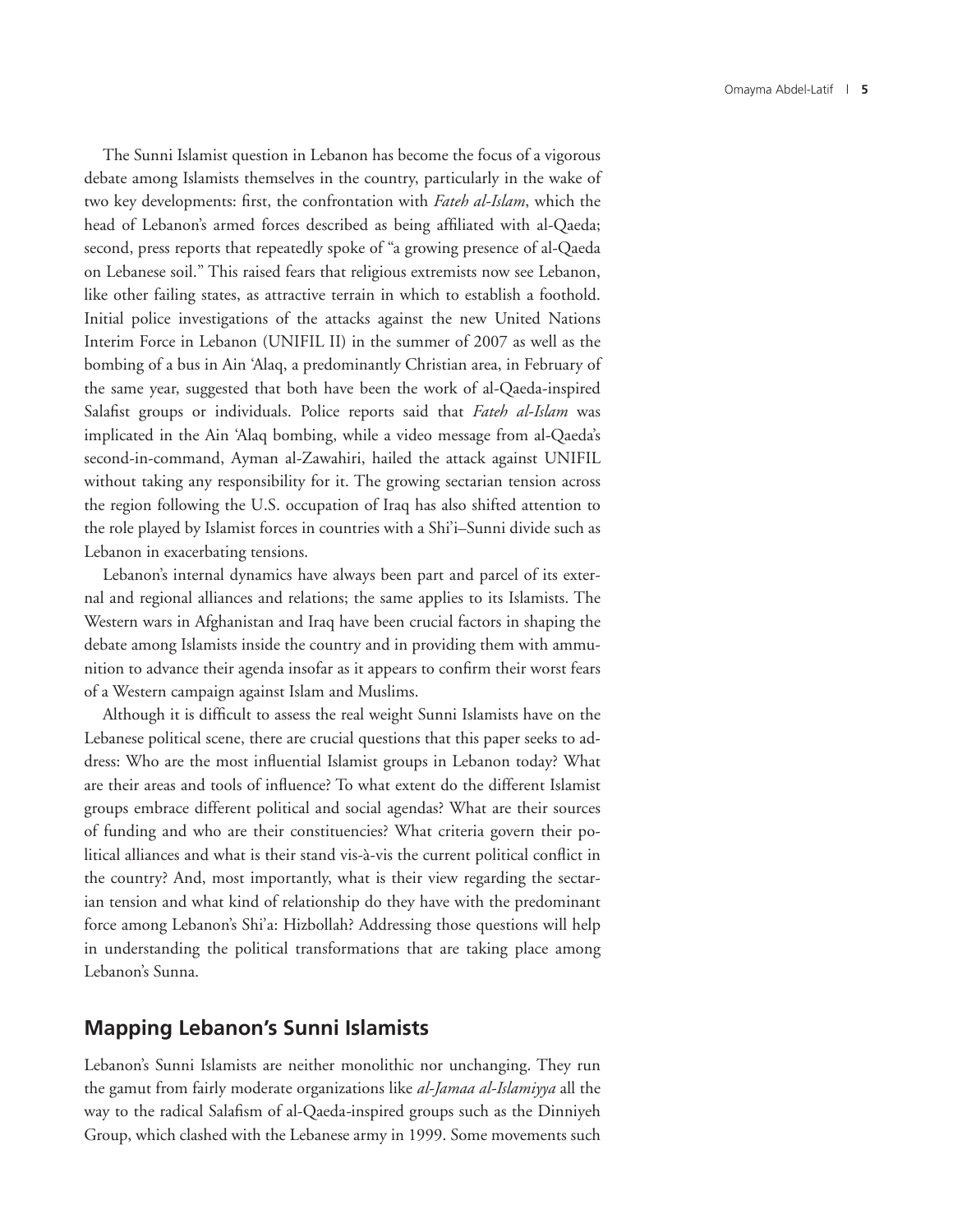as *Tawheed* used to embrace an extremist vision of politics as reflected during their takeover of Tripoli in 1984–85 (this involved the killing of political opponents, imposing a very strict code of conduct, and forcing non-Muslim residents out of the city). Today it holds a centrist approach to politics and stands in a political alliance with Hizbollah under the umbrella of the more mainstream Islamic Action Front.

Furthermore, Islamists have not met strong opposition or resistance from the Sunni social environment within which they operate. The north has been the birthplace of the majority of these Islamist movements. The city of Tripoli, as well as rural areas like Akkar and Dinniyeh, served as fertile ground for Islamists. Demographic factors are often cited to explain the phenomenon, as half of Lebanon's Sunni Muslims are concentrated in the northern provinces. Harsh economic conditions, social marginalization, and a dearth of state services are the classic motives often referred to to explain why Islamists find refuge and recruits in this part of the country. A report issued by the Council for Development and Reconstruction about poverty in Lebanon found that the monthly income of half of the families who live in *Bab al-Tibbaneh*, a povertystricken area in Tripoli, does not exceed \$130. Another report estimated that 23.7 percent of Lebanon's poor live in Akkar. A vast network of social services and religious schools has helped increase the influence of Islamists among Lebanon's Sunna.

 The Syrian military presence, which lasted for thirty years, was one of the crucial factors in shaping the evolution of Islamist movements. Most Islamists from across the board—with the notable exception of the *Ahbash*—bitterly recall a "policy of siege" imposed on their activities while under Syrian tutelage. Many Sunni Islamists make no secret of their anti-Syrian sentiments. Many were forced to go underground, their members were hunted, and their schools and places of worship were kept under the watchful eye of Syrian and Lebanese intelligence. However, Syrian and Lebanese prisons were breeding grounds for new recruits.

The period after Syrian withdrawal witnessed a surge in Islamist activities in the north. Islamists have been granted a freer space to act: however, they complain that the Lebanese authorities inherited from the previous security regime "a legacy of hostility" against all things Islamist.

There exists a schizophrenic relationship between the Islamists and the Lebanese security establishment with its two poles, the army and the Interior Security Forces. While the army has a record of confronting Islamists since 1999, the pro-Hariri internal security forces have maintained a close relationship with them.

The confrontation with *Fateh al-Islam* is the latest and largest chapter in a list of violent encounters between the Lebanese army and militant Islamists, although such militants have remained on the fringe of the Islamist movement. Such "Islamist uprisings," as one analyst described them, are not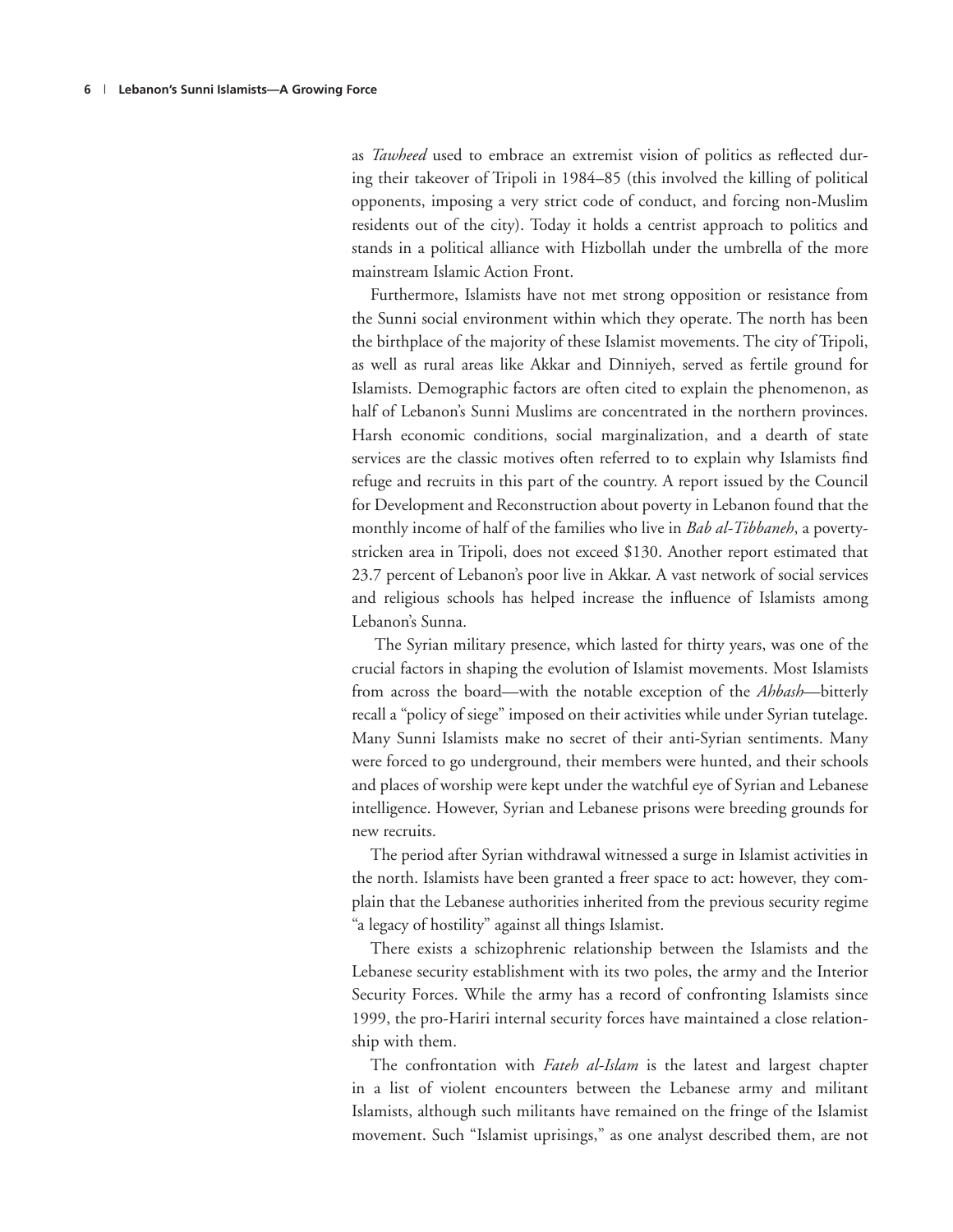entirely uncommon. The first uprising took place in 1999, when a group dubbed *Majmouat al-Dinniyeh* (Dinniyeh Group), composed of Salafists and outlaws, clashed with the Lebanese army. Its leader was killed and the movement crushed. This scenario played itself out several times in the Ain al-Helwa refugee camp in Sidon, where army units frequently clashed with Islamists—both Lebanese and Palestinian—located there. Then came the last episode—the confrontation with *Fateh al-Islam*. It indicated the failure of the mainstream Islamist movement and the Lebanese security apparatus to create a proper dynamic through which to contain such "uprisings."

The political and sectarian tension as well as the security vacuum that the country experienced following Hariri's killing were two key reasons cited for the rising influence of these groups during the past two years.

The Sunni Islamist movements in Lebanon fall into two types: 1) mainstream movements, and 2) Salafist movements.

#### **Traditional Islamist Movements**

#### *Al-Jamaa al-Islamiyya*

This group's founders were inspired by the Egyptian Muslim Brotherhood of Hassan al-Banna; it evolved from a small charity and *daawa* group called *Ebaad al-Rahman* (Worshippers of God) in Tripoli in 1956 into a full-fledged sociopolitical movement. It officially opened its Beirut offices in 1964 under the name of *al-Jamaa al-Islamiyya.* In the 1980s, the group founded a military wing called *Quwwat Fajr* (the Fajr Brigades) to resist the 1982 Israeli invasion of Lebanon. *Al-Jamaa al-Islamiyya* (the Islamic Group) identifies itself as a "Lebanese group," thus putting a high premium on its Lebanese identity. It calls for the unity of Lebanese society on a nonsectarian basis. On the question of an Islamic state, Ali al-Sheikh Ammar, JI's political bureau chief, sums up the movement's view by saying that as a matter of principle "the society should be acting according to Islamic precepts; however, this view cannot be imposed by force on a multi-confessional society."

It embraces a centrist political project similar to that of the Muslim Brotherhood of Egypt, although party seniors are keen to stress their organizational and political independence from the mother organization. They stress the "exceptionalism" of Lebanese society. Nothing illustrates this point more clearly than the movement's stand on the current political conflict in Lebanon. It is vague and contradictory, reflecting the internal conflict the movement is going through. It is torn between, on the one hand, remaining faithful to its founding principles of supporting notions of resistance and an anti-U.S./Israeli agenda, and, on the other hand, political expediency and pragmatism, which force the group to ally itself with the U.S.-backed March 14 forces. Such a stand caused a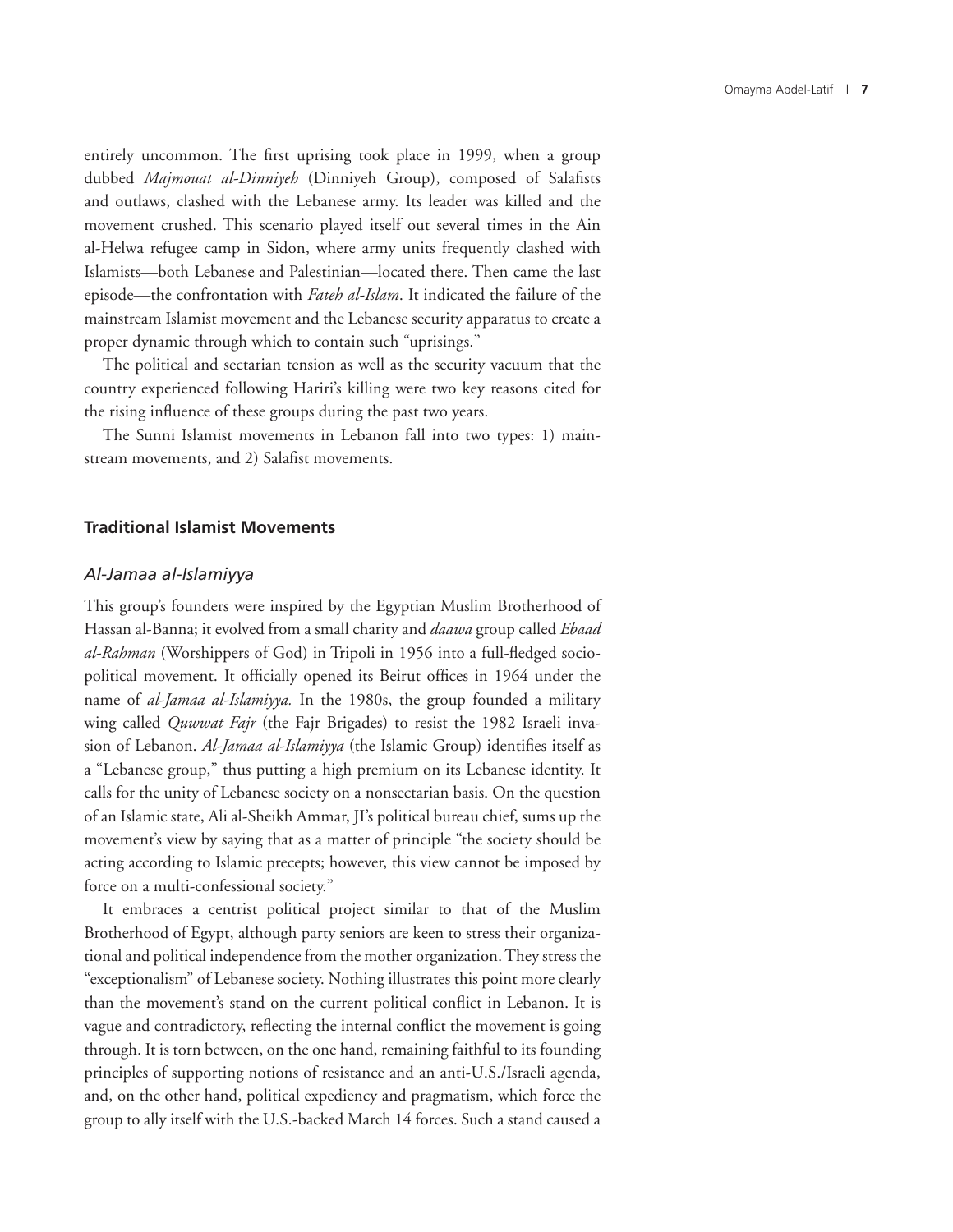split within the movement a year ago and caused JI to lose one of its key founders, Sheikh Fathi Yakan. Yakan left because of differences over two key issues: the alliance with *Mustaqbal* and the hostile stand toward Hizbollah.

Although leading figures dismiss any sectarian motivation behind their political alliance, their discourse reveals a sense of sectarian solidarity, stating that they are "feeling orphaned as Sunna after Hariri's death," that "Sunni leaders are being targeted by Syria," and bemoaning "the injustices that have been inflicted on the Sunna during Syrian rule."

Although the movement is not a political party, it has the hierarchy of one. Its cadres are estimated to number 1,200–1,500. In its political platform, the movement describes engaging in politics as "a must" and insists that the religious and political activities of the movement should go hand in hand. *Al-Jamaa al-Islamiyya* participated in the first post-civil war parliamentary elections, and won seats in Tripoli, Dinniyeh, and Beirut. In 1996 its influence waned and it won only one seat. In the municipal elections of 1998, *al-Jamaa al-Islamiyya* achieved very strong results. In the year 2000, none of its candidates made it to parliament. *Al-Jamaa al-Islamiyya* boycotted the 2005 parliamentary elections in protest against the controversial election law. It continued, however, to field candidates in professional, syndical, and municipal elections.

On the regional level, *al-Jamaa al-Islamiyya* terms "facing the Zionist schemes" a top priority. It is precisely because of this that the movement has a complicated relationship with Hizbollah. On one hand, Hizbollah has come to be the icon of resistance—a principle that JI embraces. On the other hand, internal political conflict between Hizbollah and JI's *Mustaqbal* allies has complicated the issue. JI leaders insist that the strained relationship with Hizbollah is not sectarian-inspired. "We are neither in alliance with *Hizbullah* nor against it," said Ibrahim al-Masri, JI's deputy head. During the July war, explained al-Masri, many JI members fought alongside Hizbollah fighters in some of the Sunni border towns such as Yareen, Marwaheen, and al-Bustan. *Al-Jamaa al-Islamiyya* enjoys a presence there through its schools, clinics, and charitable associations.

This "holy" alliance did not, however, stop the movement from harshly criticizing Hizbollah's political performance after the July war. "Today there is a political conflict with *Hizbullah*," acknowledged al-Masri. The two parties, however, still hold regular monthly meetings where "all issues are put on the table." JI also makes electoral alliances with the party when the need arises. Al-Masri described the alliance with *Mustaqbal* as "a marriage of convenience" and denied reports that Hariri funds some of JI's activities. "We are a selffunded organization," he insisted. But some funds do come from charitable organizations and sympathizers in the Gulf region. The current leadership is dominated by three main figures: Faysal al-Mawlawi, Ibrahim al-Masri, and Ali al-Sheikh Ammar.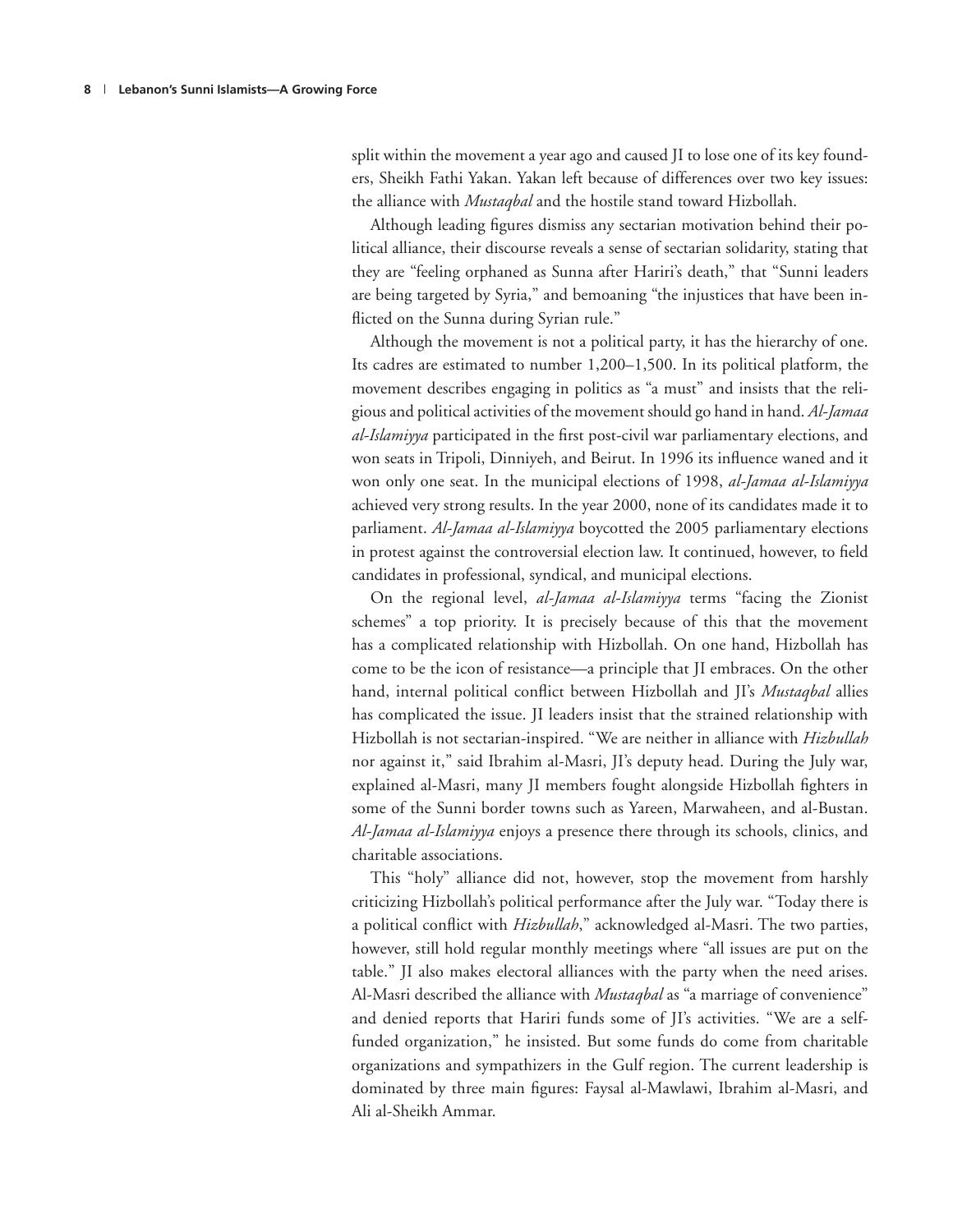#### *Jamiyyat al-Masharii al-Khayriyya al-Islamiyya*

This group, whose name translates as the Association of Islamic Charity Projects, and which is also known as *al-Ahbash*, was formed in 1980 under the guidance of Sheikh Abdallah al-Harari, who is of Ethiopian origin. When Sheikh Nizar Halabi chaired the association, he created its main structural body. Halabi also drew the lines between the Association and the other Islamist organizations working on the scene. Its mission, according to one of its members, is to spread "the correct religion and to fight the misguided, particularly those belonging to the Muslim Brotherhood school." The Association's emergence as an Islamist movement was shrouded in ambiguity and skepticism about its origins and agenda. Although it never managed to obtain a license from *Dar al-Fatwa*, it nonetheless continued to operate.

According to its leadership, the Association lives off the flow of funding and donations that come from sympathizers and members. There are no figures as to the exact number of members. But in a span of a decade it managed to set up headquarters in a number of Beirut neighborhoods, like Burj Abi Haidar and Zuqaq al-Balat, and set up two schools in Beirut, one in Tripoli, and one in the Beqaa. In 1991, Halabi was assassinated, but the association absorbed the shock and vowed to continue under the new leadership of Sheikh Hosam Qarqeera and to "steer clear of extremism, violence and terrorism and to remain committed to the moderate Arab nationalist line."

It has an ambivalent position on political participation. It had the backing of the Syrians during their thirty-year rule in Lebanon. Indeed, the Syrians have been accused by *al-Jamaa al-Islamiyya* and *Harakat al-Tawheed* of helping create *al-Ahbash* as a tool to fight other Islamist forces, and the Syrians did encourage them to occupy mosques in Beirut and Tripoli and expand their base. While the *Ahbash* still owe their original growth to the Syrians, politically, they are in an undeclared alliance with *Mustaqbal,* perhaps for reasons of current political expediency.

#### *Jabhat al-Amal al-Islami (the Islamic Action Front, or IAF)*

The IAF was formed in August 2006 by Fathi Yakan, a veteran of Islamist politics in Lebanon who had co-founded *al-Jamaa al-Islamiyya*. Yakan broke ranks with *al-Jamaa* in 2006 because of differences over their alliance with *Mustaqbal*. Yakan believes that under Saad al-Hariri's leadership, *Mustaqbal* is serving Western interests in Lebanon and allying itself with the United States and the axis of so-called "moderate" Arab regimes as opposed to the resistance camp of Syria, Iran, Hamas, and Hizbollah*,* of which Yakan is a strong ally. He says *Mustaqbal* is moving the Sunna away from their founding principles, namely resistance to U.S. hegemony and safeguarding the Arab identity of Lebanon.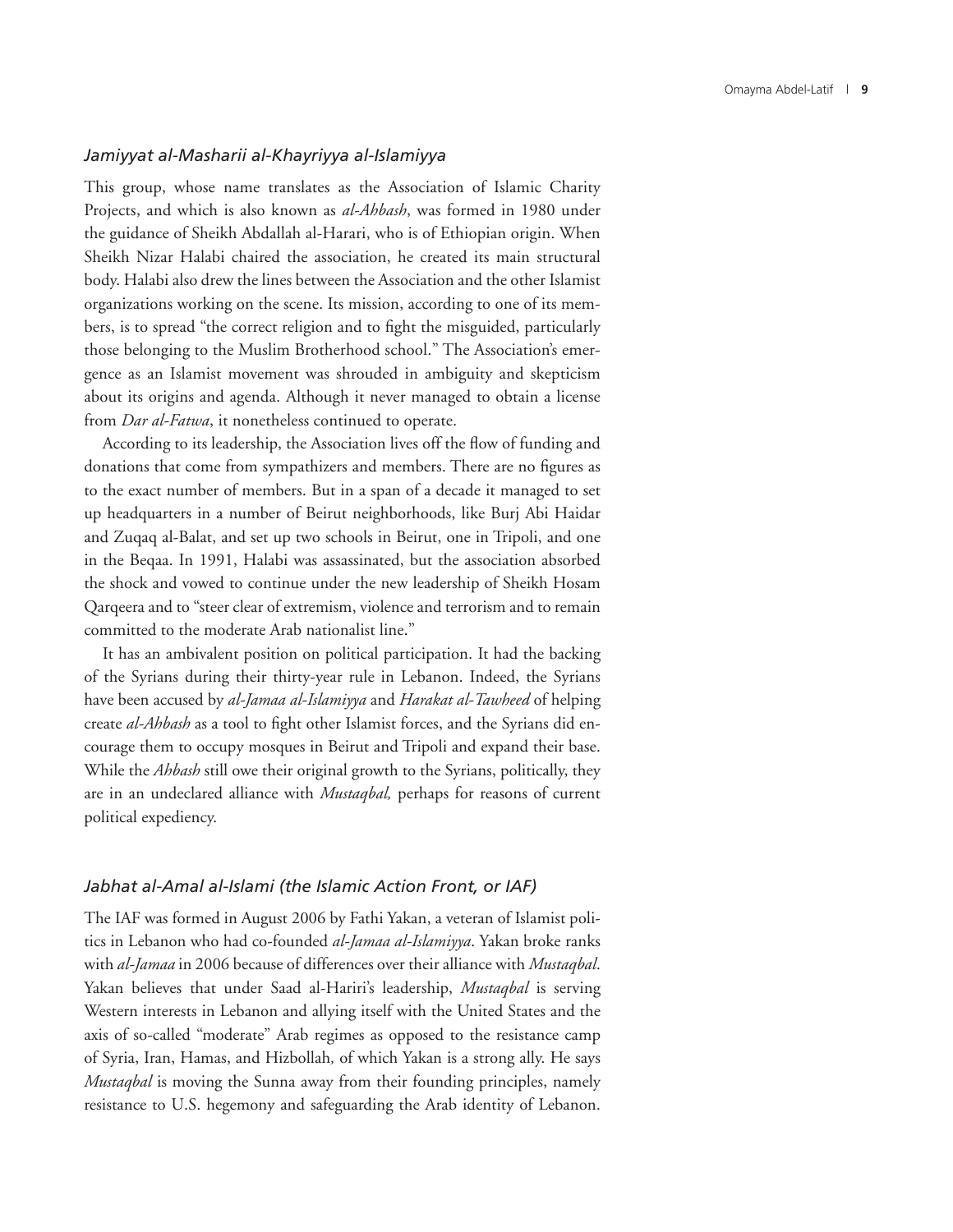The IAF, in its founding statement, described itself as an independent entity created at a time when "the Islamic nation is subjected to a vicious U.S.–Zionist attack. Its main goal is to work on national and Islamic unity and protect the Resistance and stand up to any attempts at sowing sectarian strife."

IAF, according to its ideologues, seeks to occupy the space between "the U.S.-orchestrated chaos and al-Qaeda chaos" in Lebanon, and to mobilize the sections of the Sunni street that do not identify with either. The movement is currently leading a media offensive to introduce itself to the Lebanese public. "We do not want this to be a one-man show," said one young figure of the movement, referring to Yakan's influence on the IAF. The movement will, nonetheless, capitalize on Yakan's high profile as a veteran of Islamist politics. IAF is still in its early stages, but some leaked reports about the internal debates suggested that there is already a conflict over the place IAF should occupy in the current political crisis. IAF cadres want to attract those segments in the Sunni street who think *Mustaqbal* lost direction under Saad Hariri's leadership. In several statements, Yakan seemed intent on creating "an Islamist resistance" that transcends sectarianism. He has been a staunch critic of Islamist forces that work to undermine Hizbollah's role as a resistance movement "and those who issue *fatwas* (edicts) against the Shia."

Despite his defection, Yakan spoke well of *al-Jamaa al-Islamiyya* and praised its role in joining the resistance against Israel's most recent aggression against Lebanon. He acknowledged that his movement seeks to include other Islamist and Jihadist forces and, most importantly, the Salafists.

The IAF is an umbrella organization that brings together several Islamist groups, including *Harakat al-Tawheed* with its two wings, one headed by Sheikh Bilal Shaaban and the other by Hashim Minqara, as well as other smaller Islamist groups such as Islam Without Frontiers, the Imam Ali Association, the Muslim Associations in Lebanon Forum, and the Islamic Action Forces.

#### *Hizb al-Tahrir*

This group is an offshoot of a pan-regional party formed by Taqieddin al-Nabahani in 1953 and maintains only a small presence in Lebanon. It was licensed as a party by the Siniora government in 2006. The party held its second convention in August 2007, in which it reiterated its call for establishing *Dawlat al-Khilafa* (the Caliphate). It has cadres across Lebanon and headquarters in Tripoli. Its visibility is, nonetheless, more media-made and less a well-organized movement with a substantial following in Lebanon. The party denounced the opposition's sit-in in downtown Beirut, but at the same time was critical of *Mustaqbal's* insistence on establishing an international tribunal related to Hariri's assassination. "The exit strategy for Lebanon," said one of its leaders in a recent press briefing, "is to establish the Caliphate and embrace Islam as an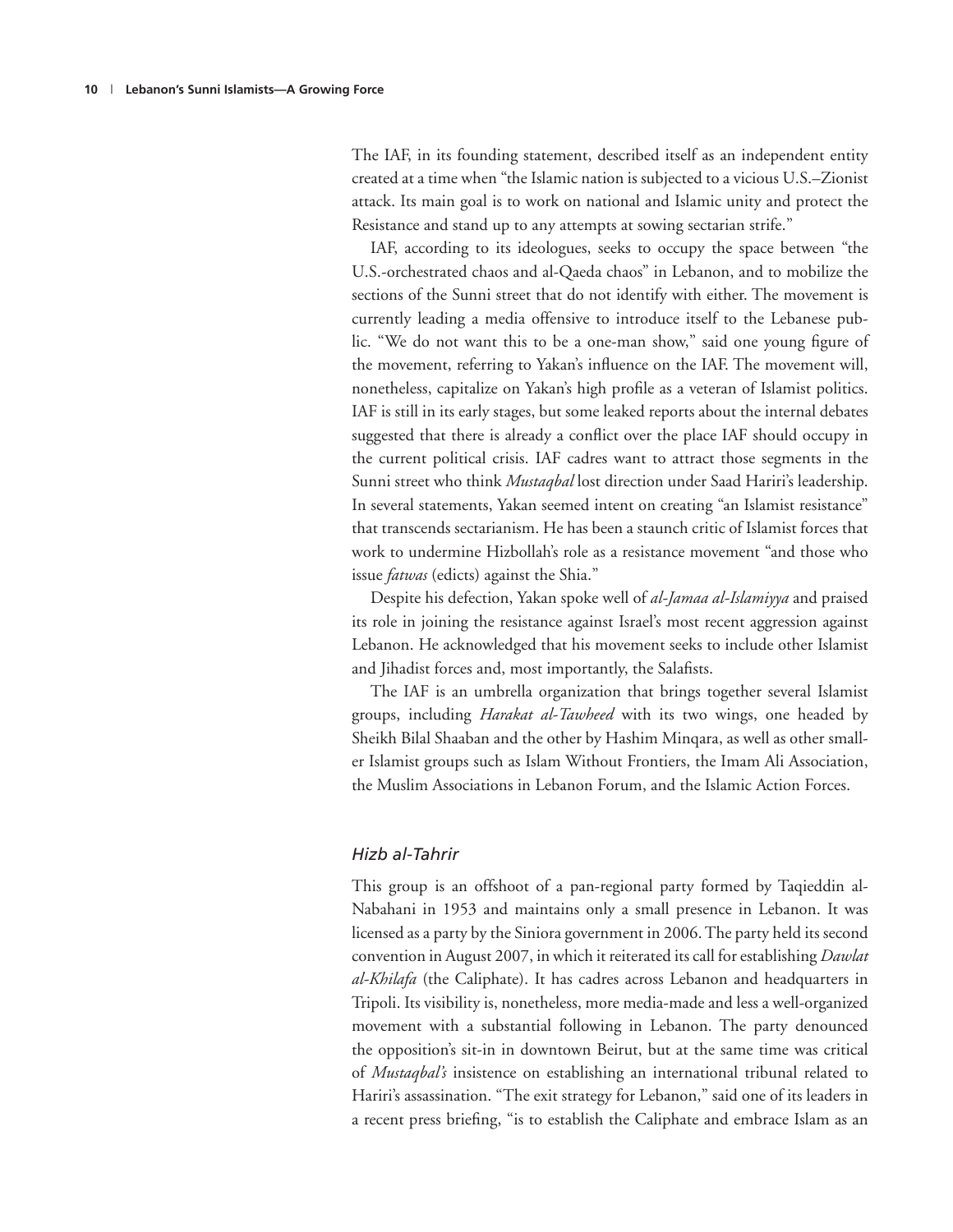all-inclusive political vision." The party forbids participation in elections and has vowed not to use violence to achieve its agenda.

There appear to be some common characteristics that unite the aforementioned movements. They can be summed up as follows:

- 1) They have a strong Islamist agenda, but they take into account the specificity of the Lebanese situation, and thus accept that actually achieving some of their Islamist goals for the state and society is not immediately possible in Lebanon.
- 2) Although most do not have developed political party structures, they do with the exception of *Hizb al-Tahrir—*participate in the political process.
- 3) Foreign policy and sectarian affiliation are the defining elements of their political alliances. Their rhetoric focuses on three main goals: national and Islamic unity, resistance against Israel, and opposition to Western and U.S. hegemony.
- 4) Their positions vis-à-vis internal politics form the dividing line among them. The difference between *al-Jamaa al-Islamiyya* and *Jabhat al-Amal al-Islami*, the two key and perhaps competing forces, lies in internal political alliances. While *al-Jamaa* maintained an alliance with *Mustaqbal, Jabhat al-Amal al-Islami* stood in the camp of the Lebanese opposition. Others chose a third way by maintaining an ambiguous stand, namely *Hizb al-Tahrir* and the *al-Ahbash*.
- 5) They strive to expand their social base by attracting those disgruntled sections of the Sunni street who are disillusioned with *Mustaqbal*. This is particularly true in the north, where protesting voices are beginning to be heard among those who once were staunch *Mustaqbal* loyalists. *Mustaqbal's* failure to deliver on many of the promises it made during the elections is driving many groups to question their alliance with it*.*

#### **The Salafist Movements**

#### **The Salafist Mainstream**

Since its founding by Sheikh Salem al-Shahhal in 1946, the Salafist movement, or *al-Haraka al-Salafiyya*, has grown into a movement of some fifty organizations operating as charitable associations and religious schools, mainly concentrated in the north but having branches in Beirut and Sidon. Shahhal remains the spiritual icon of the movement, while his two sons have inherited his mantle and now operate within *Jamiyyat al-Hidaya wal-Ihsan* (the Association of Guidance and Charity, AGC).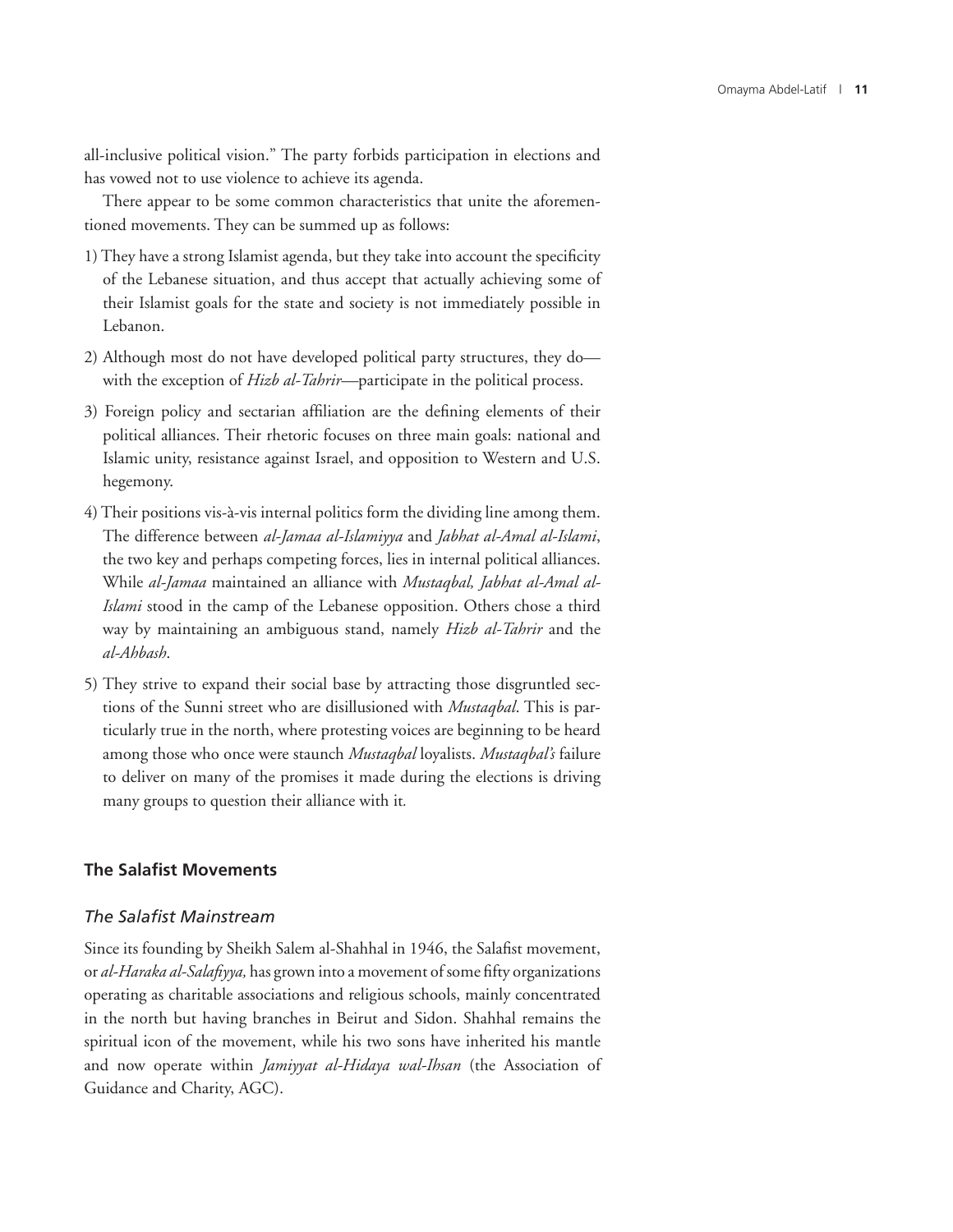Like the rest of the associations that make up the Salafist movement, AGC is a Wahhabi-inspired Salafist movement that puts a high premium on scholastic activities; members teach the Quranic text and *hadith* with emphasis on charity and social work. AGC embraces a conservative vision of politics and society and has an ambivalent view of the Lebanese state. Some other Salafists consider it "an illegal entity" altogether. Generally, the mainstream Salafist organizations all claim they seek reform without resorting to violence, renouncing violence as an instrument of social and political change.

In the 1980s, Tripoli was witness to an upsurge of Salafist influence. It ended with the takeover of the city in 1984 by *Harakat al-Tawheed,* led then by Sheikh Said Shaaban. An effort to Islamize Tripoli was undertaken, but Shaaban's movement broke down under heavy Syrian attack and its rule ended in 1985. Meanwhile other Salafists were more concerned with fighting Israel. Shahhal's movement formed a military wing called the Nucleus of the Islamic Army, but it was short lived and gave up its military ambitions. In 1990 the movement operated through the Islamic Charity and Guidance Association, whose goals were to reform society, build mosques, schools, and centers for teaching the Quran, and help the poor and needy.

In 1996 the Lebanese government accused the association of inciting sectarian hatred in its educational curricula, and the association was dissolved. Shahhal's older son, Dai al-Islam, who took over the movement's leadership, decided to set up another charitable organization called Endowment for the Revival of Islam, which focused on social work. In 2006 he set up an association called *Zad al-Akhira* Institute. This, along with the rest of the charitable associations and institutions of religious education, constitutes the framework through which Lebanon's Salafists advance their agenda, expand their social base, and accumulate political capital, despite their apolitical nature and activities.

As a matter of principle, Salafists have generally steered away from Lebanese politics. However, a dramatic change took place following Hariri's killing, when the different Salafist organizations mobilized their constituents—the majority of whom inhabit the poorer sections in the north—to participate in the elections.

The growth of the Salafist movement in Lebanon is closely linked to the significant role assumed by Saudi Arabia when it replaced Egypt's al-Azhar, the traditional venue of religious knowledge, as a destination for Lebanese preachers. Lebanese preachers who received religious education in Egypt still hold posts in the religious establishment. Some recall fondly the times when scholarships and grants to al-Azhar came in abundance and were the aspiration of would-be preachers during the Nasser years. "When Sadat came, the flow of grants dried up," said Sheikh Khaldoun Uraymit, a veteran preacher from Akkar. "There seemed to be an implicit deal that Egypt gives up its role as the beacon of religious teaching to Saudi Arabia. This is when Wahhabism entered into Lebanon." Uraymit received his education at al-Azhar and witnessed the changing times and cultures during his thirty-year tenure in *Dar al-Fatwa*, the official Lebanese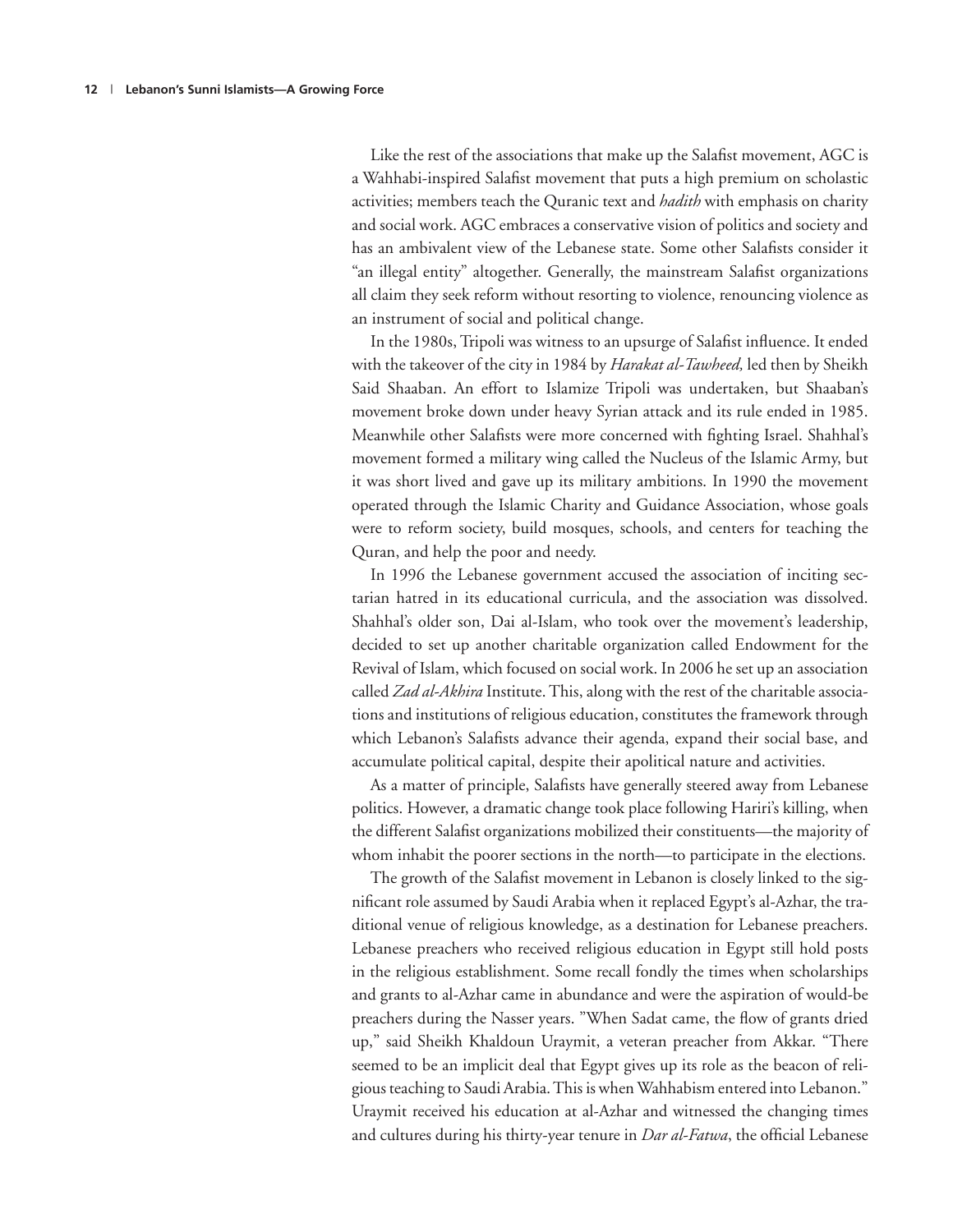Sunni religious establishment. Uraymit, a staunch critic of the establishment, holds it responsible for the rise of extremist Islamists in Lebanon.

Hariri's killing and Syrian withdrawal from Lebanon in April 2005 have been the two factors responsible for unleashing the powers of the Salafists, long repressed under heavy-handed Syrian rule. Not only did they break with the traditions of shunning elections—Hassan al-Shahhal, a well-known Salafist figure in the north, ran for parliament—they also mobilized their constituencies as part of the electoral campaign of *Mustaqbal*. The sense of victimization created by Hariri's death, coupled with deeply rooted hostility against the Syrian legacy in Lebanon, drove Salafists and their followers to vote for Hariri's list, even though it included figures from the "Lebanese Forces," the party of the extreme right-wing Christian wartime militia. The most significant result of the election is that while Shahhal did not make it to parliament (Salafists preferred Hariri to him), Hariri's list took the twenty-eight seats in the north. It is times like these of political and sectarian tension that help Salafists expand their influence.

Today one of the leading Salafist figures in the north, Dai al-Islam al-Shahhal, identifies the Salafist movement as "the true face of Islam." It has no political project or vision for Lebanon, he explains, other than spreading *daawa* in society. "Our goal is a call to go back to the basics of Islam," says Shahhal. This undertaking is primarily done through religious institutions, Quranic schools, a radio station, and charitable organizations under the movement's supervision. These organizations are independent of any state supervision. Even religious schools are not supervised by *Dar al-Fatwa*.

While traditional Salafists like to present themselves as above the political bickering in the country, this ostensible aloofness from politics does not match reality. They are as heavily involved in politics as everyone else. By and large, they were not immune to the political polarization that has gripped the country during the past few years. On the contrary, they were a party to it, making no secret of their sympathies and, at times, making overt alliance with March 14 forces. They have been at the heart of the increasing sectarian tensions between the country's Sunna and Shi'a.

#### *Reformist Salafi sts*

The body of associations constituting the Salafist movement in the north is not a monolith. There are divergent groups among Salafists. While Salafist figures like Shahhal do not acknowledge the existence of other factions within the Salafist movements, there seems to be an emerging—although still at a very early stage—movement of Salafist reformists. This group, consisting mainly of a breed of young preachers and professionals, is making clear that it does not share traditional Salafists' views regarding two key issues: the rhetoric regarding the Shi'a and Hizbollah and the relationship with *al-Mustaqbal.*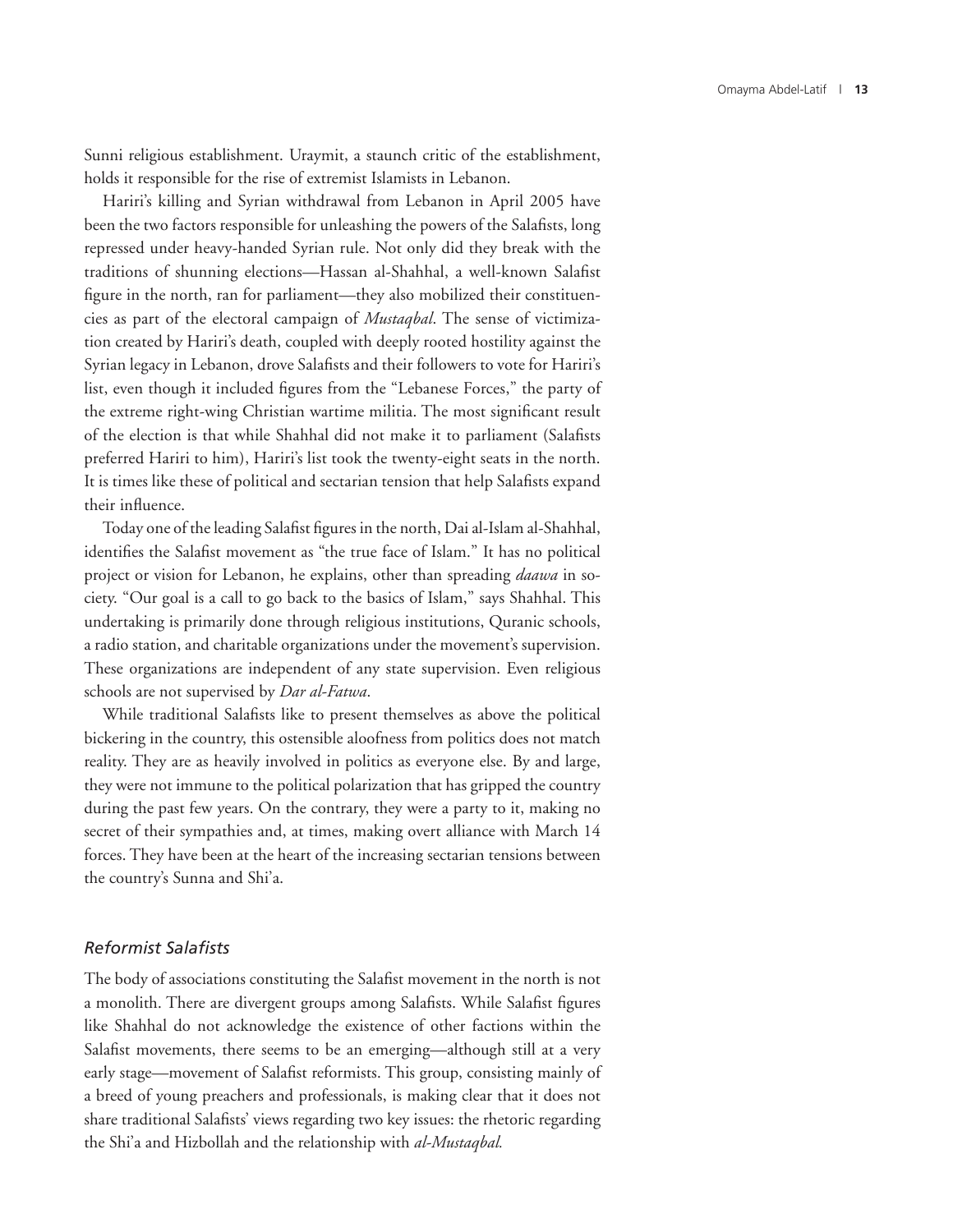Sheikh Muhammad al-Khodr is one such Salafist reformist figure. He leads an organization called the Lebanese Islamic Forum for Dialogue and Daawa. Khodr is highly critical of the state of Islamist movements in Lebanon today. He says the forum is an attempt to search for common ground to found "a common Islamic project and vision." He says this is needed because "Islamists have been no more than 'tools' used by both parties in the current political conflict." Khodr admitted that the schisms that exist in the Islamist movement today have rendered it ineffective in the political balance of power. "Islamist movements today are either tools in the hands of other secular forces or they embrace an agenda that is far from reality," he said. The thirty-five-year-old sheikh considers the traditional Salafists to be out of touch with reality. Although traditional Salafism has a wide following among the young, he observes it has failed to propose a political project. "As an Islamist movement and as Salafists in particular, we lack leadership and a vision for political and social change," he said.

Khodr articulates what amounts to a reformist vision. It is a view that accepts the other. It is Salafism, he said, that adapts itself to a multi-confessional society like Lebanon. The challenge facing Khodr and his supporters is how to change the perceptions and views of their following—mostly young men who have been fed a rigid religious discourse. "We want to move our young men from ideas of extremism and we are receiving a positive response to that," he said. The real challenge, however, is the internal schism within the Salafist movement. This schism has been exacerbated by the position adopted by the traditional Salafist leaders who opposed any attempt at change and reform. According to Khodr, "There are attempts to project us as undermining the Salafist traditions and as having given up our principles and hence as not representing the Salafist movement."

His views on the relationship with the other sect of Islam makes him part company with his traditional Salafist counterparts. While he acknowledged the doctrinal differences with the Shi'a, he insisted that the Salafist *Ulama* (Islamic scholars) did not call the Shi'a apostate. "It is not our approach to exclude the Shia altogether," he explained. The conflict in Lebanon is not a sectarian one, he believes. It has a regional edge to it. The biggest threat, according to Khodr, is U.S.-Israeli hegemony. "It is the new Middle East Project, which aims to change the identity and culture of the region that remains the biggest threat to us," he said. Accordingly, Khodr stands in the same camp with Hizbollah, a fact he acknowledges but is hesitant to do publicly for fear of being criticized by traditional Salafists.

He competes with traditional Salafists for turf and influence among young Sunna. The traditional Salafists enjoy a larger popular base, Khodr explained, and the more radical they are, the more popular they become. At times of sectarian tension, he said, traditional Salafists take over completely.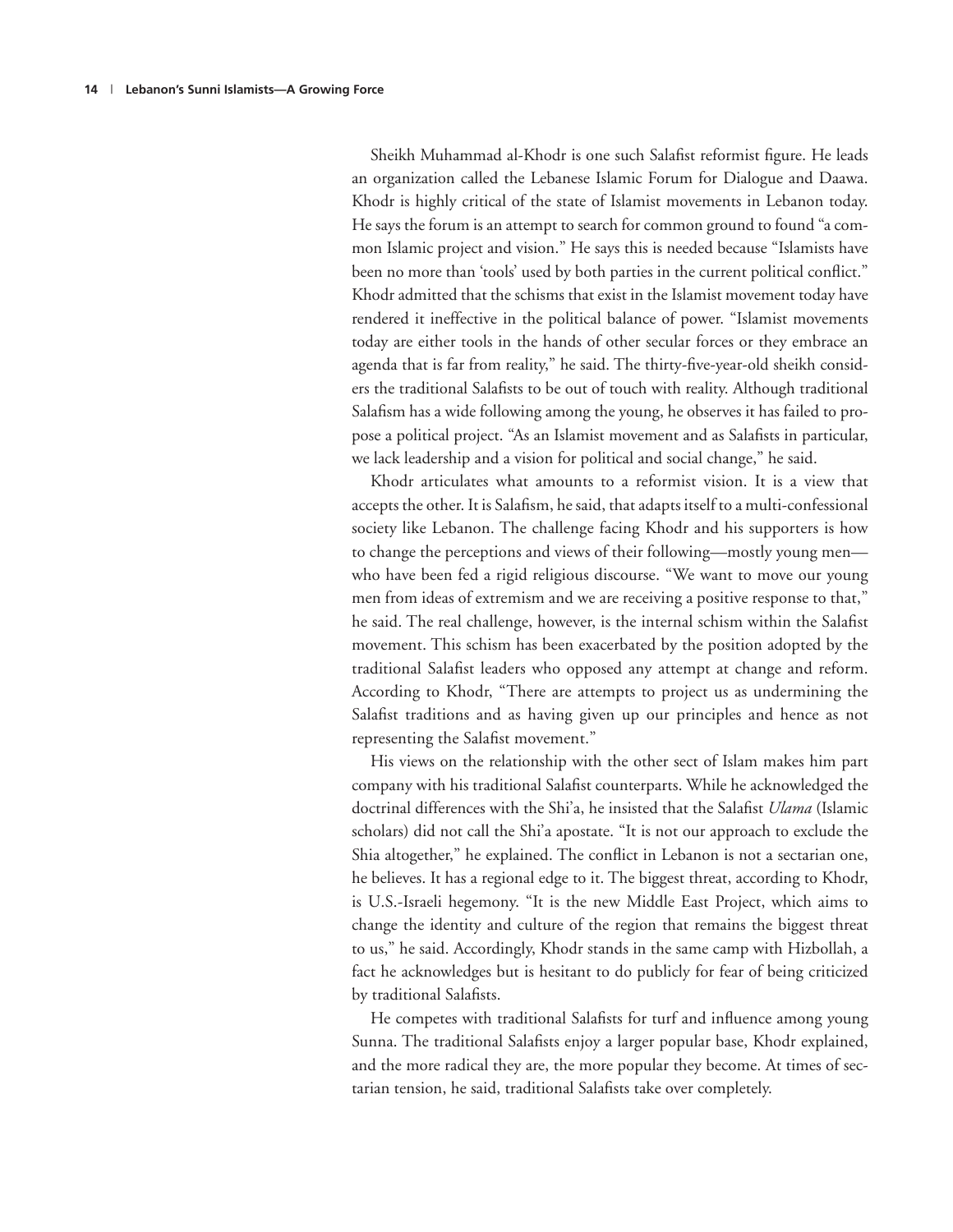#### *Al-Mustaqbal and Salafi sts: Marriage of Convenience*

The political alliance of larger sections of the Salafist movement with the Western-backed March 14 forces might come as a surprise, but it can be understood within the context of sectarian affiliation and, in particular, the relationship with Saad al-Hariri's *Mustaqbal.* Hariri is viewed by the majority of Lebanon's Sunna to have inherited his father's leadership legacy. The Salafists, despite disagreement with Hariri over key issues that they voice privately, do not want to "break the Sunni ranks" by confronting Hariri. Secondly, both Salafists and Hariri can claim to be standing in the face of a common enemy, Hizbollah, although each for his own reasons. While in public Hariri does not associate himself with the Salafists, he never stopped his allies from using sectarian discourse to mobilize the street under the banner of defending *Ahl al-Sunna*. At times, Hariri himself resorted to such rhetoric when all other means failed.

Some of his supporters in *Mustaqbal* disagree with this view. They argue that some of them are uncomfortable with the alliance with the Salafists. Their political project, says one member of *al-Mustaqbal*, stands on a completely different foundation than the Salafists. "There is no alliance or animosity between the two," he says, adding, however, "Hariri's is a project which calls for a state for all its citizens; they want an Islamic state." Finally, he says, "*Al-Mustaqbal* is in opposition to *Hizbullah* not out of sectarian reasons, but simply because of its regional alliances."

The relationship between *al-Mustaqbal* and the Salafists is shrouded in ambiguity. While publicly *al-Mustaqbal* keeps a distance from Salafists, its MPs in the north work on building bridges with the Salafist movement, convinced that it has a wide popular base that can serve the interests of *al-Mustaqbal* during elections or periods of political tension. For example, *al-Mustaqbal* has benefited from the anti-Shi'a rhetoric adopted by some Salafist sheikhs to mobilize the Sunni street during its political conflict with Hizbollah. This rhetoric prevented the Sunna from questioning Hariri's political vision or lack thereof and made them focus on his hostility toward Hizbollah and, by association, the Shi'a.

The alliance has, nonetheless, gone through difficult times. The confrontation with *Fateh al-Islam* and the fact that the three main figures of the Sunni sect (Prime Minister Siniora, Hariri, and Mufti Rachid Qabbani) stood in support of finishing off a group that many Salafists regard as comrades, caused simmering tension and discontent in their ranks. Some Salafists also think they are "being used" by *al-Mustaqbal* in its political conflict against its rivals, be they other Sunni political forces or Hizbollah. They cite two incidents to support their case. One was the so-called "Tabaris incident" (*Ghazwat al-Tabaris*), in which many young Salafists responded to a call by *Dar al-Fatwa* to take to the streets in protest against Danish cartoons ridiculing the prophet. The situation got ugly when the protesters set fire to the Danish embassy and attacked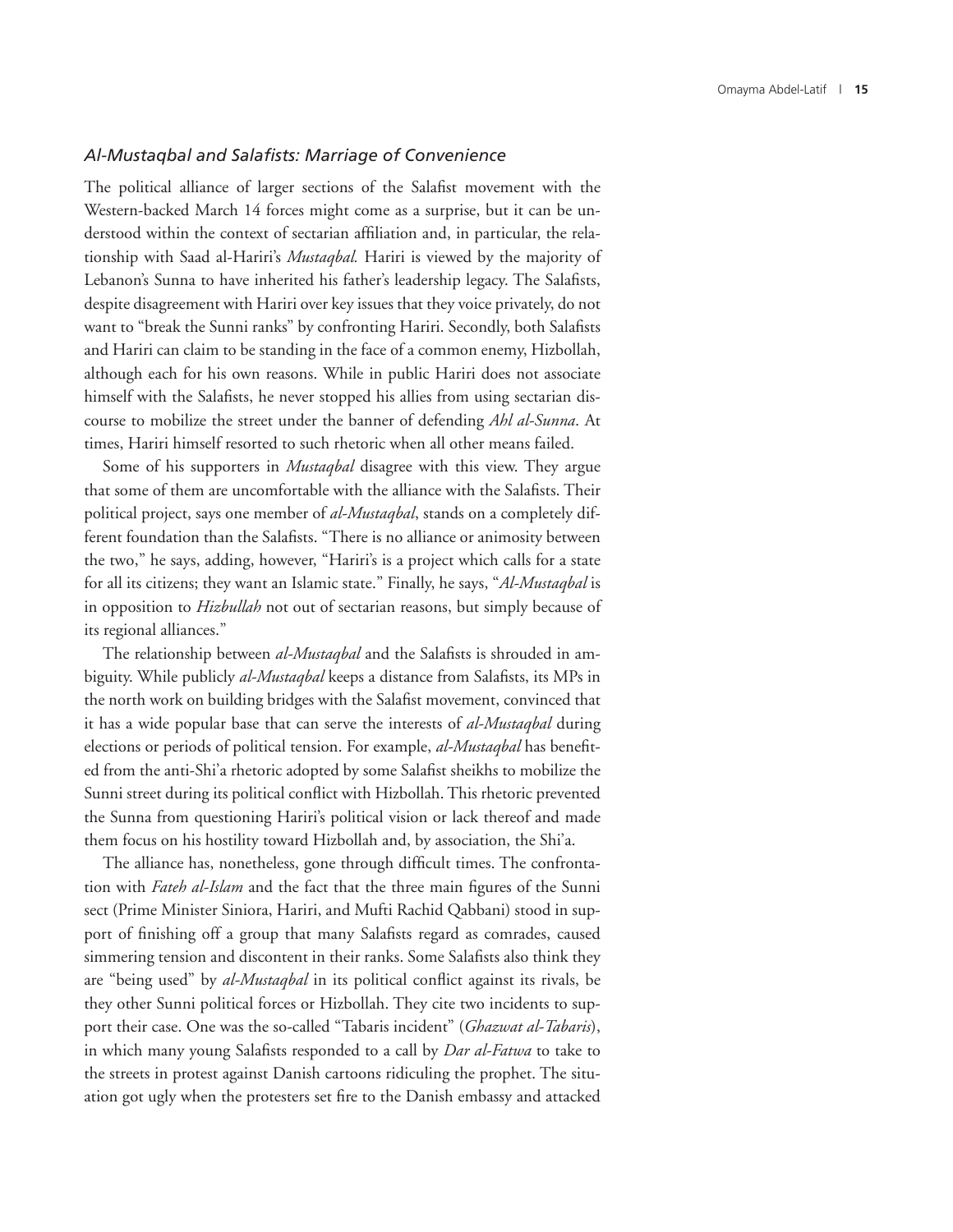a number of churches in Ashrafiyya, a predominantly Christian neighborhood. Security forces interfered to stop the riots and many protesters, mostly Salafists, were arrested. They felt they were let down by Hariri and *Dar al-Fatwa*, neither of whom defended them or stepped in to set them free. The second incident took place last January, when young Salafists took to the street against supporters of Hizbollah and the Amal movement. The army intervened to break up the protest. Many protesters were arrested. Hariri remained silent, despite the fact that these young men took to the streets prompted by sectarian mobilization carried out by *al-Mustaqbal* members. Such incidents fed a growing perception within Salafist ranks that Hariri "is not doing enough to protect the Sunna and their rights."

Traditional Salafists hold the view that the political deadlock in Lebanon is a result of the conflict between an Iranian-Syrian axis on the one hand and a U.S.-led Western axis on the other. As for the relationship with other Islamist groups, Salafist leaders say they search for common ground with other groups, but what they do not say is that there are deeply rooted differences, which sometimes result in armed confrontation, between them and other groups, such as *al-Ahbash*. A conflict with *al-Jamaa al-Islamiyya* prompted Shahhal to accuse the group of "wanting to control all other Islamist groups and speak in their name." Such statements illuminate the continuing tensions between traditional Salafists and mainstream Islamist groups.

The funding of the Salafists has been one of the most contentious issues. Several reports spoke of a financial outpouring by the Hariris to Salafists to buy their loyalties. Some even suggested this undertaking was sectarian-inspired, designed to secure an army of Sunni recruits to face up to Hizbollah in case of any future confrontation. Salafist leaders deny categorically that they get funding from Hariri, insisting that the funds mainly come from sympathetic individuals and associations in the Gulf, rather than from state organizations. Al-Shahhal, for example, is well connected with a number of charitable associations in Saudi Arabia.

#### **Al-Qaeda-Inspired Salafists**

Armed Islamist groups are independent of al-Qaeda in terms of logistics and finances, but are inspired by its ideology. They are not a new phenomenon. They have existed for at least the past fourteen years in the form of small groups that act independently, rather than operating according to a unified Islamic point of reference. They have had different motivations. Some were inspired by the injustices befalling Muslims across the world. This is what inspired the first operation, conducted in 1993 by a group of young men who planned to attack a convoy of bishops in north Lebanon in protest against the massacres in Bosnia committed by Serbs against Muslims. Another operation was undertaken for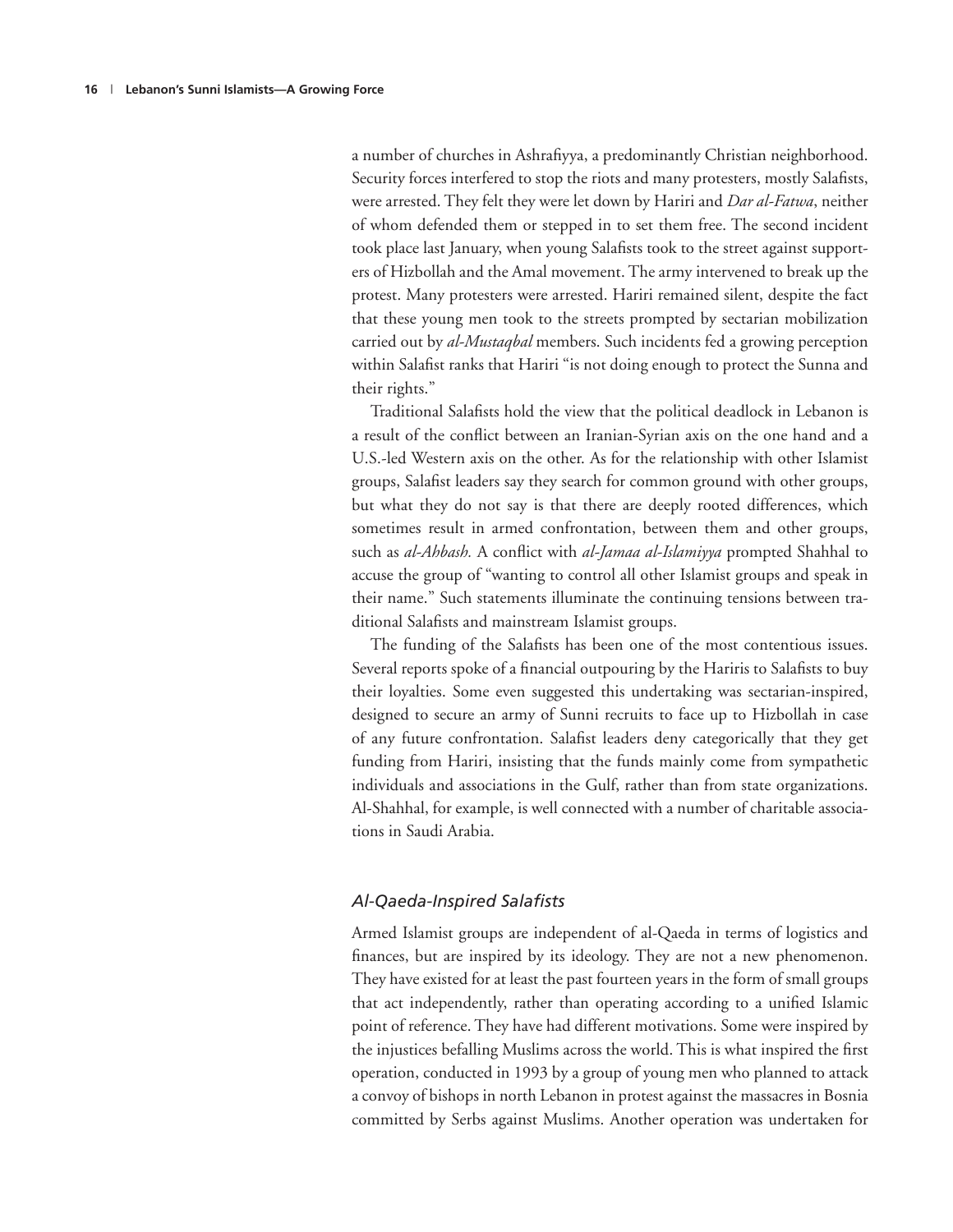political reasons: a group, possibly *Usbat al-Ansar,* assassinated Sheikh Nizar Halabi, the leader of *al-Ahbash,* in 1995, believing *al-Ahbash* was receiving Syrian aid to assassinate Sunni figures. Other operations were personal vendettas; for example, the killing of four judges in Sidon in 1999.

Clearly, those groups had no connection with al-Qaeda, which had not acquired the name and fame then, except through individuals who fought in Afghanistan and returned to Lebanon. Among the characteristics shared by those groups are:

- 1) They do not believe in the political process or participate in elections.
- 2) They seek to establish the "rule of God" and to fight those who harm Muslims. Some of them went to fight the Americans in Iraq while others attacked UNIFIL in south Lebanon.
- 3) Unlike other Salafist groups, they do not publicize their activities. They rarely claim responsibility for bombings.

Some key militant Islamist groups that have emerged on the Lebanese scene are:

#### *Majmouat al-Dinniyeh (the Dinniyeh Group)*

This group is led by Bassam Kanj (also known as *Abu Aisha*). He formed the group following his return from Afghanistan. Inspired by al-Qaeda*,* he sought to create a similar group in Lebanon. Most of the young men who joined him were not necessarily embracing al-Qaeda doctrine (they had hardly even heard of it then). Many were fugitives from Tripoli escaping the heavy hand of the police. A few were former members of *Harakat al-Tawheed*. The Dinniyeh Group clashed with the army in December 1999, as a result of which Kanj was killed and many in the group were killed or captured. It was the first "uprising" by fringe Islamists in Lebanon.

#### *Usbat al-Ansar (Band of Partisans)*

This group is a Palestinian Salafist organization. It is led by Ahmed Abdel-Karim al-Saadi (also known as *Abu Mehjen*). It was formed in 1985 in *Ain al-Helwa* refugee camp. In September 2001, U.S. President George W. Bush froze its financial assets in the United States after it was listed as an extremist Islamist organization by the Lebanese state. On September 26, the group issued a statement denying any "organizational links with al-Qaeda" and insisting that "its decisions are independent." "The link with al-Qaeda is more doctrinal and religious than organizational," the statement added. Recently, the group was given a security assignment by the Lebanese army and now acts as a buffer between the army and *Jund al-Sham* (another radical Palestinian Jihadist group). This move meant that *al-Ansar* weapons, long regarded as illegal, have acquired legitimacy under this new agreement.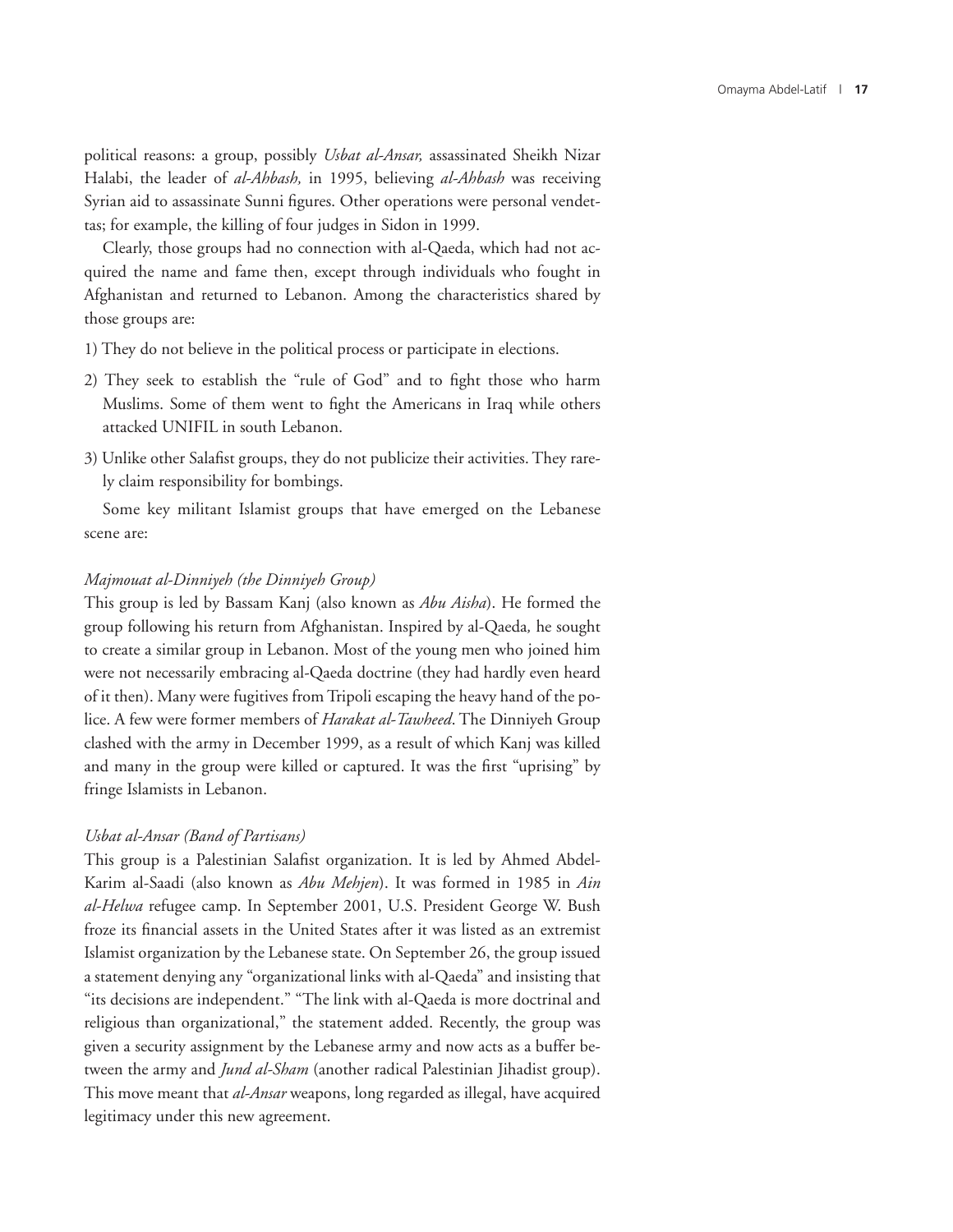#### *Jund al-Sham (Soldiers of the Levant)*

This group started as an offshoot of *Usbat al-Ansar*. It was created in 1989 by the Palestinian Muhammad Ahmed Sharqiyya. It has come under the influence of the Muslim Brotherhood and *Hizb al-Tahrir*. It is mainly concentrated in *Ain al-Helwa* refugee camp in Sidon. The group apparently embraces violence as a means of achieving change and terms all current governments and armies *kafir*, or apostate. According to Palestinian sources, the group is not very significant since its membership is no more than thirty, most of whom are wanted by the Lebanese police. They have been involved in attacks against Lebanese army posts outside of the camp. An intervention by Bahia al-Hariri, the sister of the late Rafiq al-Hariri and MP for Sidon, was meant, according to her, to protect the Lebanese army's back by attracting *Jund al-Sham* with financial aid. Now the task of keeping them under control has fallen to *Usbat al-Ansar*. The situation in Ain al-Helwa camp, nonetheless, remains edgy.

#### *Fateh al-Islam*

When a leading Salafist sheikh who was in constant contact with Shakir al-Absi, leader of *Fateh al-Islam,* was asked who they were, he answered, "A group of young men who came to Lebanon during the July war [of 2006] thinking a new front has been opened to wage their war on America and Israel from here." The end of the Lebanese military campaign against *Fateh al-Islam* left many more questions than answers. Absi is a Palestinian Jordanian who served in the Jordanian army, escaped a death sentence in Jordan, and was imprisoned in Syria for three years on charges of smuggling weapons to the Golan Heights. Three years later, he was freed and reappeared in Lebanon, where he was said to have supervised military training for members of *Fateh al-Intifada,* a group closely allied with Syria. He defected from the group and established *Fateh al-Islam*, taking over the offices of *Fateh al-Intifada* in *Nahr al-Bared* refugee camp in November of 2006.

The confrontation with the Lebanese army, which led to the liquidation of *Fateh al-Islam* and a humanitarian disaster for the 40,000 Palestinian refugees, took everyone by surprise. A bank robbery near Tripoli in May led to clashes in the streets of Tripoli between security forces and members of *Fateh al-Islam*, the suspected robbers. Two members of the group were killed. In revenge, *Fateh al-Islam* members slaughtered at least fifteen Lebanese soldiers near the refugee camp. The army decided to attack the camp to capture those responsible. What was meant to be a quick operation went on for three months, suggesting that the group had been armed to the teeth and was prepared for such a confrontation. At the same time, Salafist figures close to Absi said that *Fateh al-Islam* leaders did not want a showdown with the Lebanese state and that the battle was badly timed.

*Fateh al-Islam* members were charged with killing soldiers and civilians and transferring explosive material. Although there are conflicting reports about the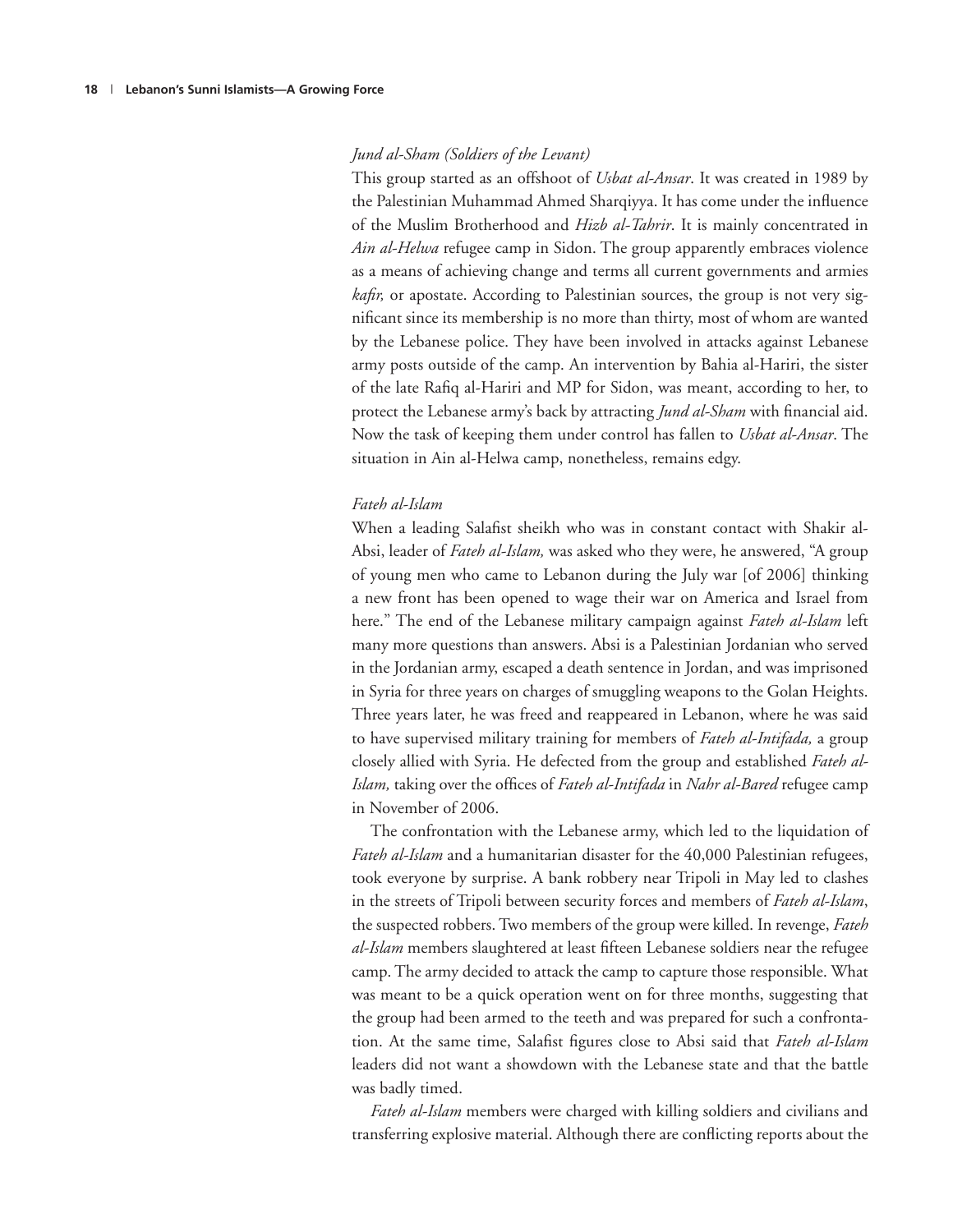number of the detainees belonging to *Fateh al-Islam,* on August 20, the security forces announced that 227 people had been arrested and accused of belonging to *Fateh al-Islam,* sixty-nine of whom were said to be Lebanese nationals. Absi, who is believed to be on the run now, said in earlier press interviews that his organization had no connection with al-Qaeda and does not want to target UNIFIL and that its ultimate goal was to "defend Islam and Muslims."

While it is true that *Fateh al-Islam* might not have a direct connection with al-Qaeda, nonetheless, it adopted al-Qaeda's recruitment patterns with regard to the many Arab nationals who constituted part of its fighting force. On September 25, the Internal Security Forces (ISF) said that the *Fateh al-Islam* detainees were *all* Arab nationals, some of whom had entered the country legally and posed as rich Gulf tourists or Sunni clerics coming to "defend *Ahl al-Sunna* against the extremist Shia trend." Although police investigations of the detainees, including some high-ranking members, such as Abu Salim Taha, the group's spokesperson, suggested that *Fateh al-Islam* had made no organizational connection with al-Qaeda, there seemed to have been some initial contacts with members of al-Qaeda in Iraq. A report presented to the Lebanese cabinet on September 24 by army intelligence chief George Khoury said the group had links with many regional forces. While Syria had facilitated entry into Lebanon for some of the fighters, most of them, including Saudis, Yemenis, and Chechens, entered the country through the Beirut airport. Khoury revealed that the funding for these flights had come mainly from Saudi Arabia through charitable organizations and individuals. He said a list of those organizations and individuals and the exact amounts of money contributed has been submitted to Saudi intelligence officials.

As *Fateh al-Islam* becomes history, the important thing is the impact this military confrontation will have on the rest of the Salafist groups, particularly those that embrace al-Qaeda's worldview. Many Salafist figures argue that the confrontation has dealt a fatal below to al-Qaeda-inspired Salafists. The mistake *Fateh al-Islam* committed, they argue, is that it ignored "the exceptionalism of the Lebanese context."

#### **Al-Qaeda in Lebanon**

Al-Qaeda has long regarded Lebanon as a passageway for recruits and logistical support. The year 2005, however, proved a turning point for al-Qaeda's role in Lebanon. A number of developments shed light on al-Qaeda-inspired groups in Lebanon. First, the killing of former Prime Minister Rafiq al-Hariri demonstrated the presence of a grave security vacuum. Second, the U.S.-led coalition pressure exercised on al-Qaeda elements in Iraq, particularly Arab nationals, forced them to seek other venues, and Lebanon emerged as one of these. Third, the rising wave of sectarian tension across the region inspired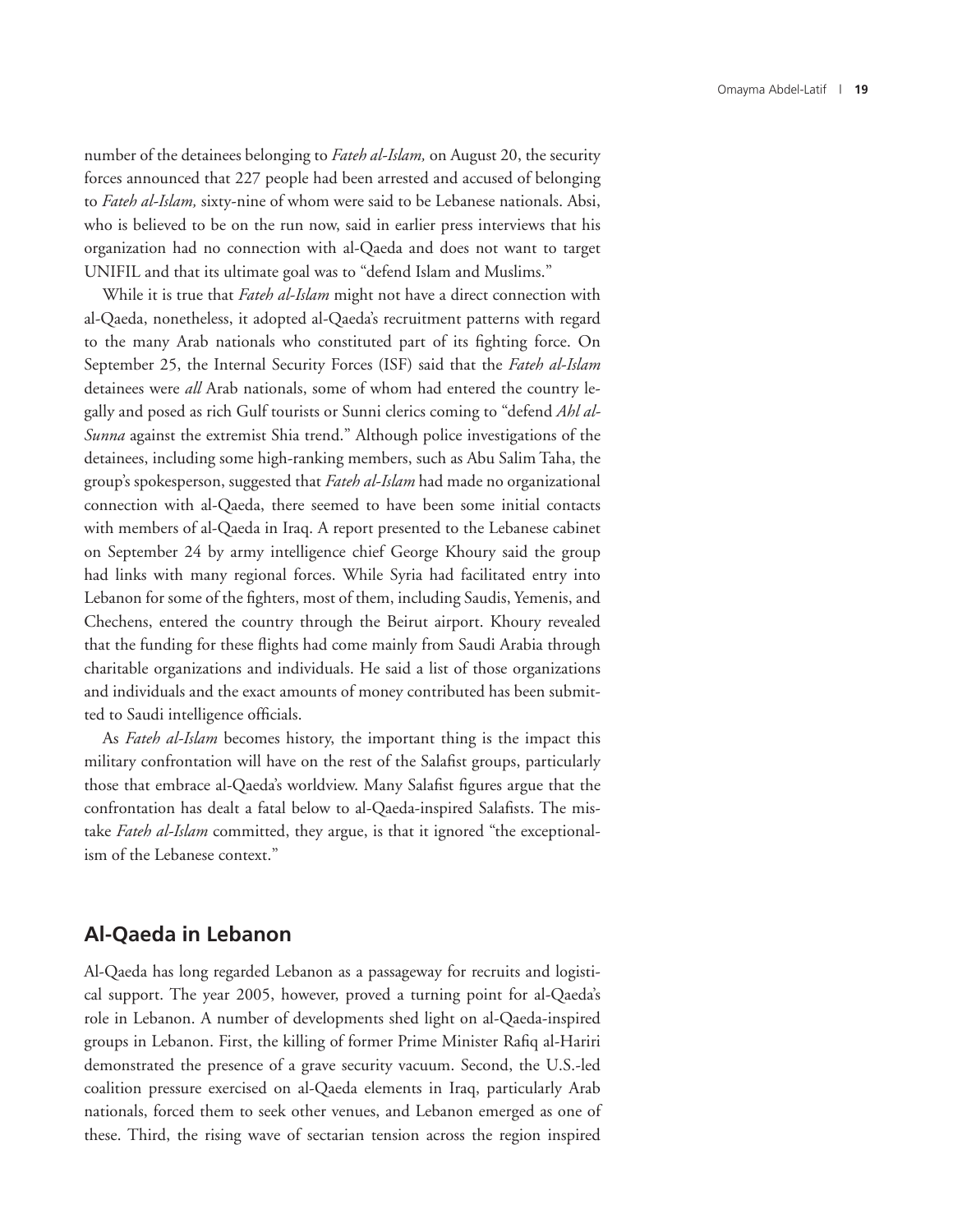some Sunni groups to solicit al-Qaeda's help. In 2005, statements signed by al-Qaeda threatening to kill Shi'a figures were found in different parts of Lebanon. Last December, residents of *al-Basta*, a mixed middle-class neighborhood in the heart of Beirut, found leaflets with vitriolic anti-Shi'a language inciting Sunna to "expel Shia from the neighborhood wherever they are." Similar leaflets were found in the Beqaa valley. The leaflets were not signed. A number of other statements were signed by *Tanzeem al-Qaeda fi Bilad al-Sham* (al-Qaeda in the Levant). Their authenticity, however, could not be verified, because the name "al-Qaeda," according to one Lebanese expert on Islamist movements, has been a façade behind which some unknown local groups or even intelligence agencies hide to achieve certain political ends or to exacerbate tension between the Sunna and Shi'a.

 The year 2006 saw a number of arrests of groups and individuals who are inspired by al-Qaeda's doctrines. There are now over 250 detainees in Lebanon's main Roumieh prison who belong to al-Qaeda-like Salafist groups, or what are commonly known as Jihadi Salafists. The arrests, however, do not necessarily mean there is an organizational existence for al-Qaeda in Lebanon. Lebanese Internal Security Forces Chief Ashraf Rifi explained that what existed in Lebanon was "a fake al-Qaeda." In other words, the arrests of individuals and groups who are inspired by al-Qaeda does not constitute proof that al-Qaeda exists in Lebanon. Rifi, who is close to Hariri, maintained good relations with Lebanon's Salafists. He even went so far as to engage some Salafist figures in the mediation efforts between the ISF and *Fateh al-Islam*. One prominent Salafist who was asked to be a mediator between the two parties said neither *Fateh al-Islam* nor the ISF wanted the battle in the first place. "Some elements within *Fateh al-Islam* forced an ill-timed confrontation on the group," he said.

Many thought that this "close" relationship between the ISF and many Salafist leaders should have spared the country and the security forces the catastrophic situation in *Nahr al-Bared*. Yet it did not. For no matter how much security chiefs may have thought they had the "Salafists under control," some elements were bound to deviate from the script.

It is no surprise that the squalid Palestinian camps in Lebanon are fertile ground for radical Salafist groups. The camps do not fall under the supervision of the Lebanese state, according to a previous agreement between the state and Palestinian factions. It is not true, however, that the Lebanese state or the security establishment does not have access to the camps. Lebanese intelligence does maintain a presence through "its men" in the camps. So it should have been aware of the developments that were taking place. Besides, most of those groups, if not all of them, had been in contact with not only the security and military establishments but also with Lebanese political forces, as was the case with MP Bahia al-Hariri and *Jund al-Sham* in *Ain al-Helwa* refugee camp.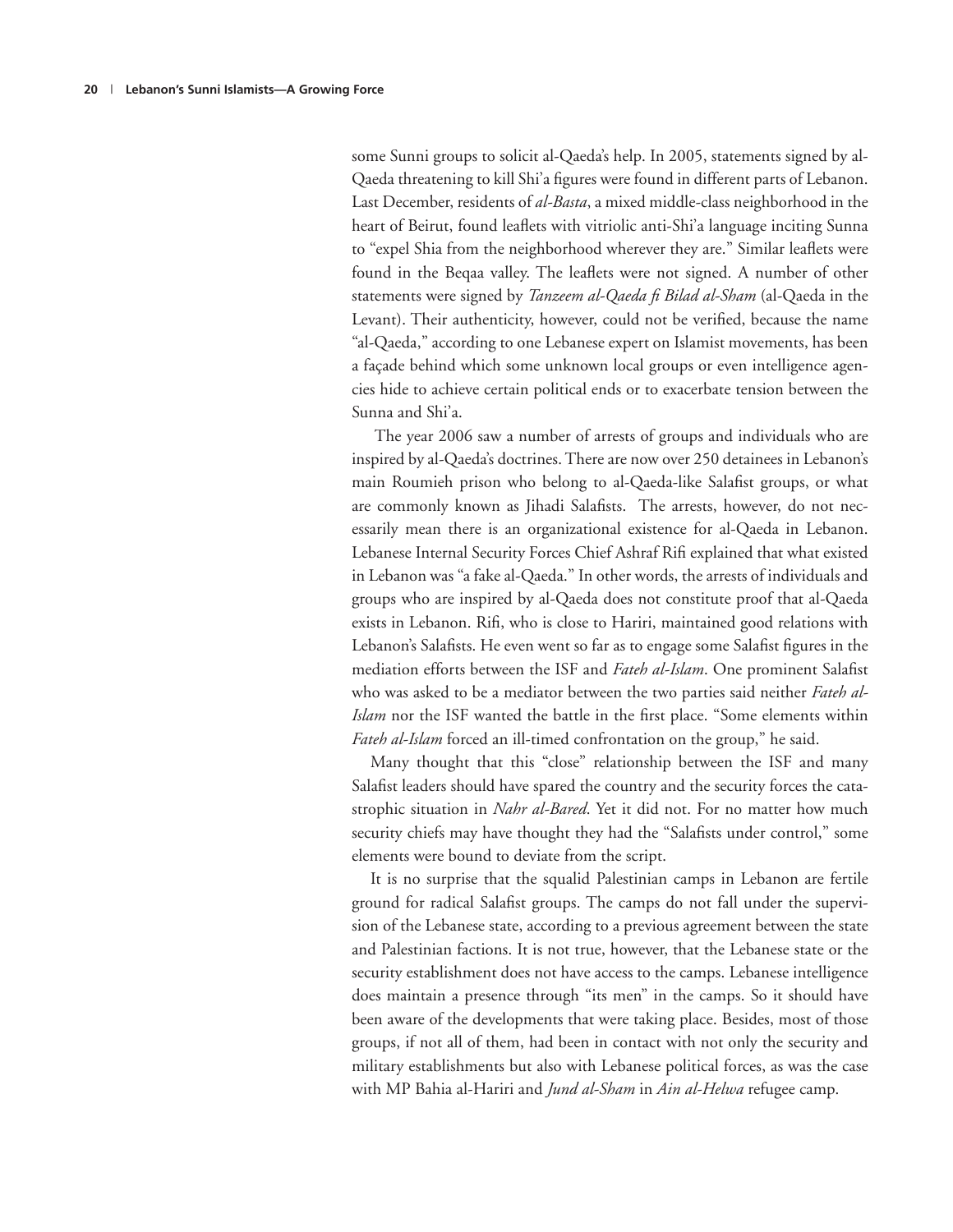#### **Conclusion: Ongoing Risk of Radicalization and Sectarian Tension**

As argued above, Lebanon's Sunni Islamists do not act as a monolith. They are divided by different sets of political and social goals. While the mainstream Islamist groups such as *al-Jamaa al-Islamiyya, al-Ahbash,* and *Jabhat al-Amal al-Islami* will continue to exist on the scene as important actors, the worsening political and security situation in the county can only boost the most radical elements within the Islamists' ranks. In the north there is clearly a schism between the different Islamist forces. They are divided between those in alliance with *Mustaqbal* and those that stand against it. It is this schism that creates the vacuum in which al-Qaeda-inspired elements can operate.

 The radicalization of the young Sunna is due to a number of factors: to begin with, economic austerity, increasing unemployment, lack of basic services, and social marginalization. The continued targeting, arrest, and torture of young men in the north under the pretext of tracing extremists can only increase the sense of victimization and persecution among these groups. After the *Nahr al-Bared* confrontation, security forces waged a campaign against young Salafists, claiming to be tracking down the remnants of *Fateh al-Islam*. This only exacerbated tensions and increased the sense of victimization of young Salafists.

Another important factor has to do with the role played by the Sunni religious establishment. The legitimacy of the establishment headed by Qabbani is questioned by many Sunna, who see it as "an organ subservient to *al-Mustaqbal.*" The weakness of the establishment has left many young men without a religious leadership to which to turn. The establishment keeps allowing some of its religious men to continue with sermons and religious teachings that incite hatred of Shi'a. More importantly, *Dar al-Fatwa* has no supervision whatsoever over the educational curricula in the various religious institutions, which number 300 nationwide. A weak religious establishment is thus seen as implicated directly or indirectly in encouraging the radicalization of young Sunna.

The same could be said about the political leadership of *Mustaqbal*. It has regarded Salafists, even the most radical of them, as tools of influence to be used against its rivals in times of political tension. This could backfire as a growing number of Salafists are questioning their alliance and loyalty to Saad Hariri, since he failed to provide them with political cover when they needed it. Since security strikes and arrests will continue to target them, the resentment will grow. These groups have benefited from the fact that *Mustaqbal* has dramatically weakened all other political leaderships in the north.

So unless the Lebanese state changes its strategy toward Salafists, becomes more present in poverty-stricken areas, and does not leave its population at the mercy of electoral promises that are never delivered, the danger of seeing more radical al-Qaeda-style militancy among Salafist youth remains a real danger.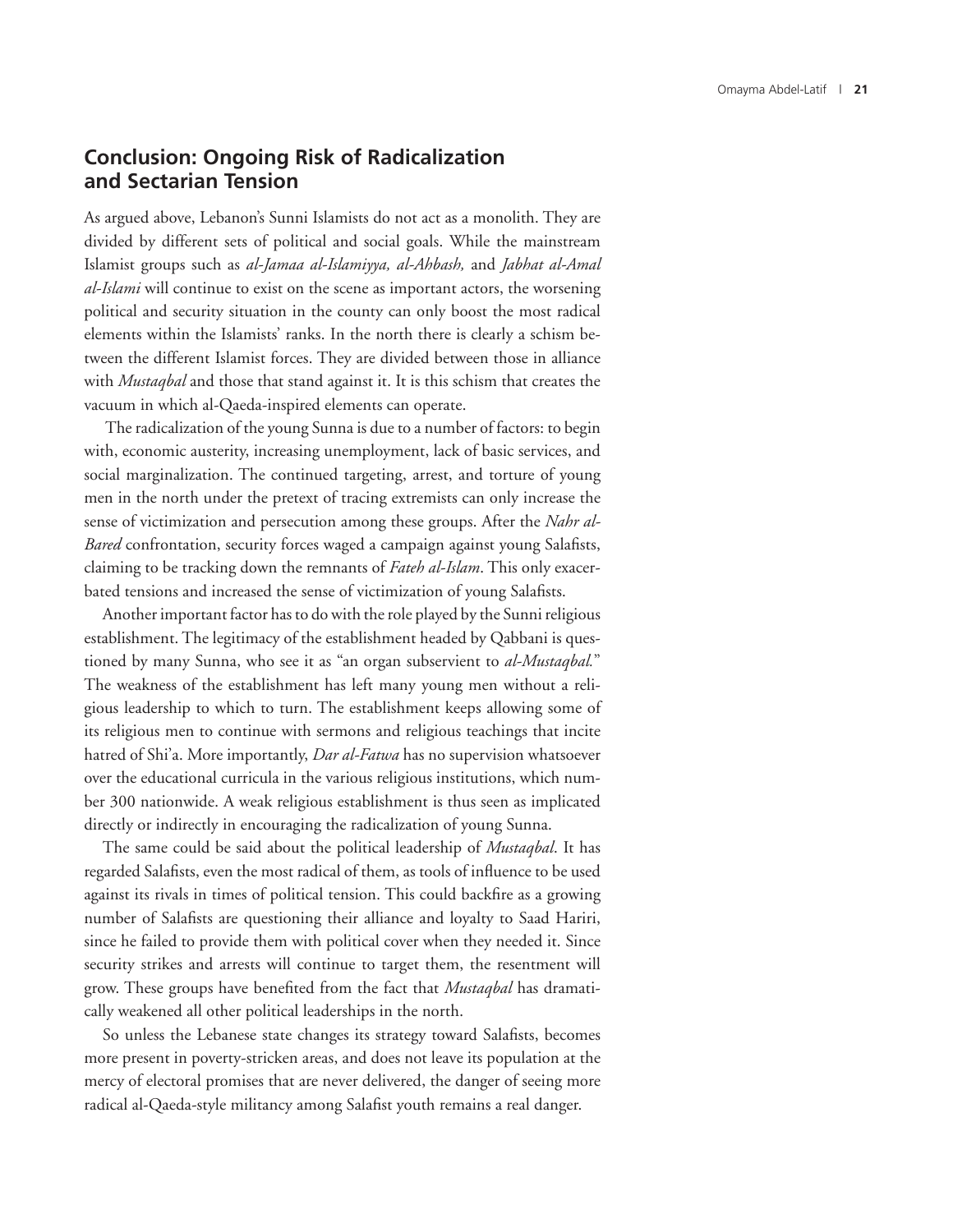Perhaps the greatest danger such radical elements pose has to do with the sectarian tension in the country. Events in 2007 have shown that mobilization along sectarian lines can quickly translate into near-civil-war tensions. The radical elements among Salafists will continue to have influence so long as the political conflict is not settled.

The grievances against the Shi'a continue to permeate the Friday sermons in many a mosque in Tripoli. It is perhaps due to Hizbollah's discipline and selfrestraint that the sectarian tension has not turned into an all-out confrontation between the country's two Muslim sects. In a recent speech on *Yawm al-Quds* (Jerusalem Day, October 5), Hizbollah's Secretary-General Nasrallah insisted that even "if they kill one thousand of us, we will never be dragged into *fitna*" (sedition). Hizbollah has also undertaken what the majority of *Mustaqbal*'s Sunni supporters feel to be provocative acts, such as taking over part of downtown Beirut, virtually surrounding the government house, and closing off Beirut's major roads and highways in January 2007. Both sides, however, have realized the danger of sectarian explosion and have taken some measures to reduce tensions and step back from the brink.

Lastly, Islamists, like any Lebanese political force, are affected by regional developments. Events in Iraq and Afghanistan will continue to feed much of the Islamists' debates about their role in politics and the way in which they can stop what they perceive to be ongoing "aggression" against Muslims.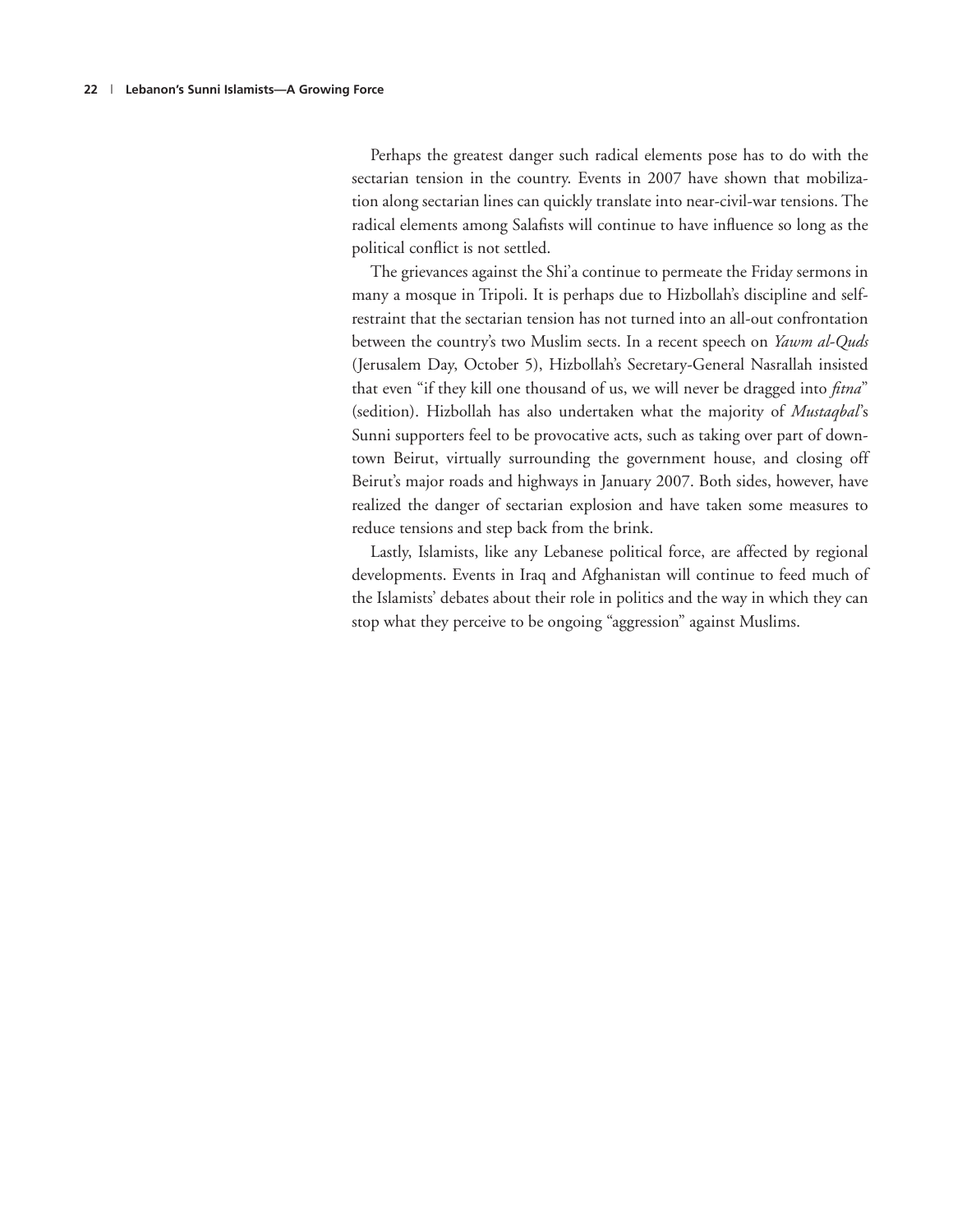### **About the Carnegie Endowment**

The Carnegie Endowment for International Peace is a private, nonprofit organization dedicated to advancing cooperation between nations and promoting active international engagement by the United States. Founded in 1910, Carnegie is nonpartisan and dedicated to achieving practical results. Through research, publishing, convening, and, on occasion, creating new institutions and international networks, Endowment associates shape fresh policy approaches. Their interests span geographic regions and the relations between governments, business, international organizations, and civil society, focusing on the economic, political, and technological forces driving global change.

Building on the successful establishment of the Carnegie Moscow Center, the Endowment has added operations in Beijing, Beirut, and Brussels to its existing offices in Washington and Moscow, pioneering the idea that a think tank whose mission is to contribute to global security, stability, and prosperity requires a permanent international presence and a multinational outlook at the core of its operations.

The Endowment publishes *Foreign Policy*, one of the world's leading journals of international politics and economics, which reaches readers in more than 120 countries and in several languages. For more information, visit www. CarnegieEndowment.org.